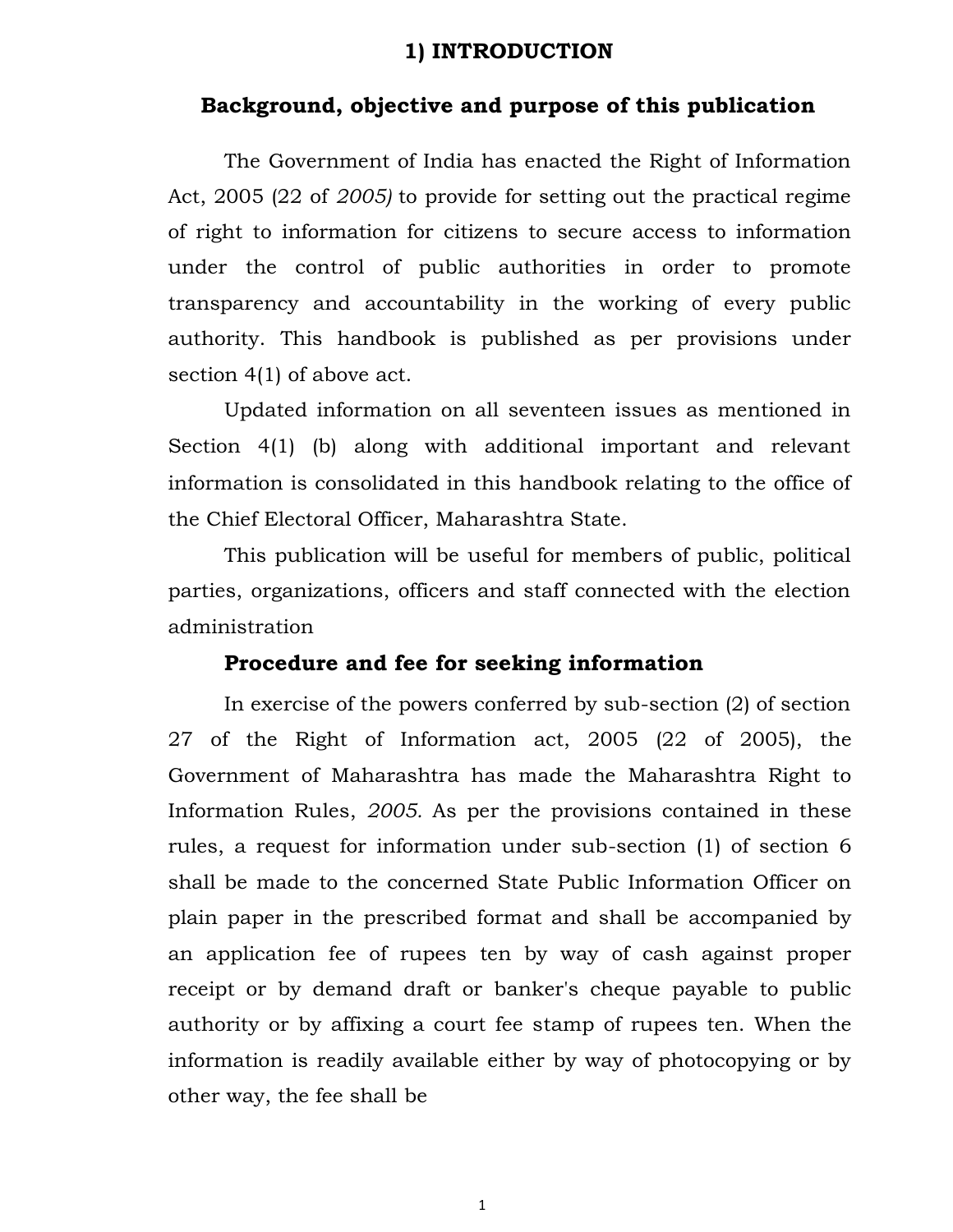charged at the rate of rupees two for each page (in A-4 or A-3 size paper) created or copied plus postal charges or actual charge or cost price of a copy in large size paper plus postal charges .For inspection of records, no fee for the first hour and a fee of rupees five for each fifteen minutes (or fraction thereof) thereafter will be charged.

For providing the information under sub-section (5) of Section 7, the fee shall be charged by way of cash against proper receipt or by Demand Draft or Bankers cheque or by way of money order payable to public authority at the following rates :-

(a) for information provided in diskette or floppy , rupees fifty per diskette or floppy plus postal charges and

(b) For information provided in printed form at the price fixed for such publication or rupees two per page of photocopy for extracts from publication plus postal charges, provided that no postal charges shall be charged if the applicant collects the information personally.

Any person who does not receive a decision within the time specified or is aggrieved by an order of Public Information Officer, may prefer an appeal to the concerned appellate authority on plain paper in prescribed format, which shall be accompanied by fee of rupees twenty.

………………………………………………………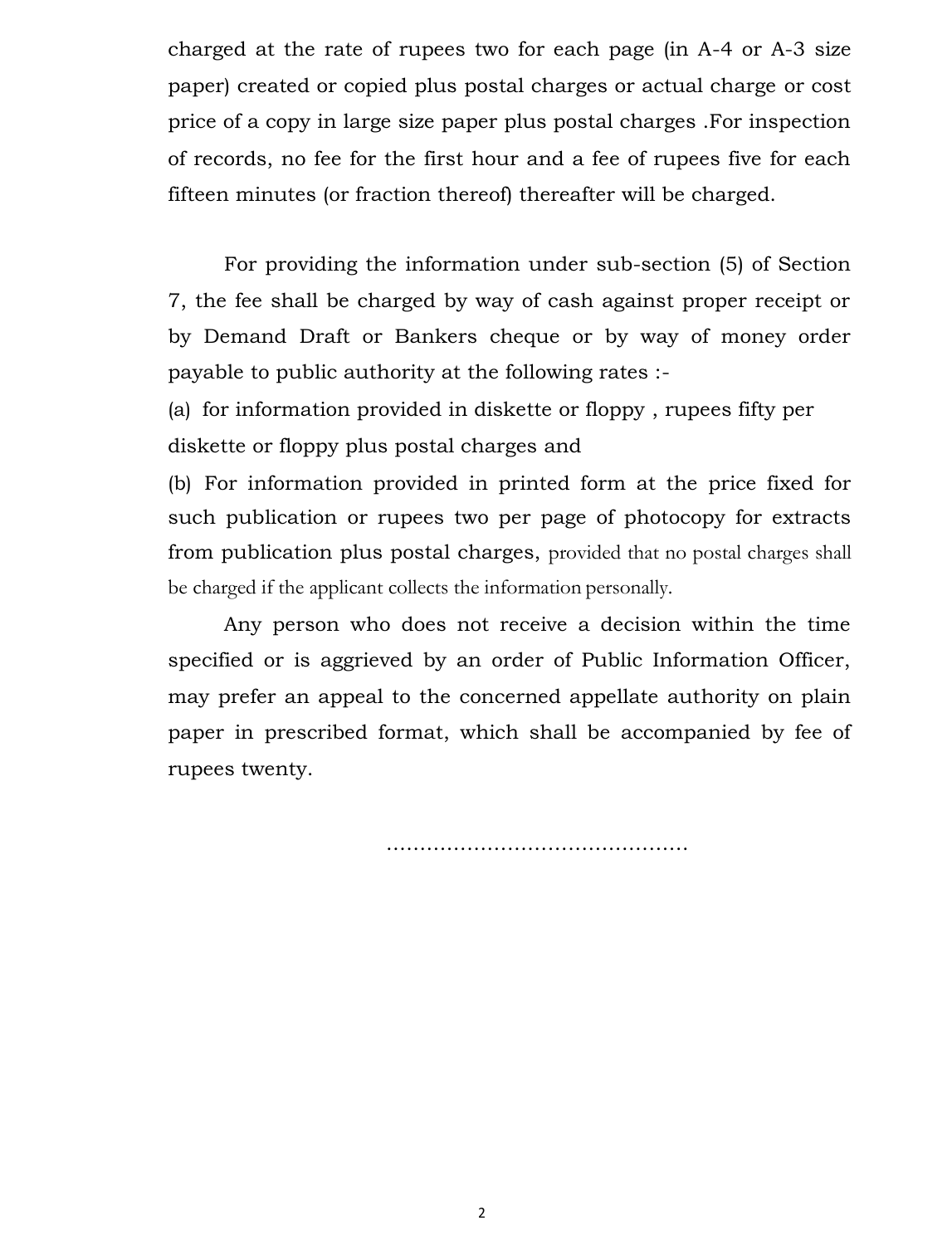# **2;) Particulars of Organization, functions and duties Office**

Office of the Chief Electoral Officer, General Administration Department. 5th floor, Mantralaya, Mumbai-4000 32

## **Legal standing and functions/duties of Chief Electoral Officer,**

The Election Commission of India, which has been set up in accordance with the provisions of Article 324 of Constitution of India holds the Elections to the both houses of Indian Parliament as well as State Legislatures. The Election Commission is an independent constitutional authority which plays a fundamental and critical role in strengthening the Democracy in India. The Election Commission of India designates or nominates an officer of the Government of State/Union Territory as the Chief Electoral Officer of that State or Union Territory as per provisions in section 13 A of the Representation of the People Act, 1950.

The general duties of the Chief Electoral Officer are mentioned in Section 13 (A) (2) of the Representation of the People Act, 1950 and Section 20 of the Representation of the People Act, 195 1. As mentioned in Section 13 (A) (2) of the Representation of the People Act, 1950, the Chief Electoral Officer has to supervise the preparation, revision and correction of electoral rolls in State subject to the superintendence, direction and control of the Election Commission of India. As per Section 20 of the Representation of the People Act, 1951, the Chief Electoral Officer has to supervise the conduct of all elections to Lok Sabha (House of People), Rajya Sabha (Council of States), Vidhan Sabha (Legislative Assembly) and Vidhan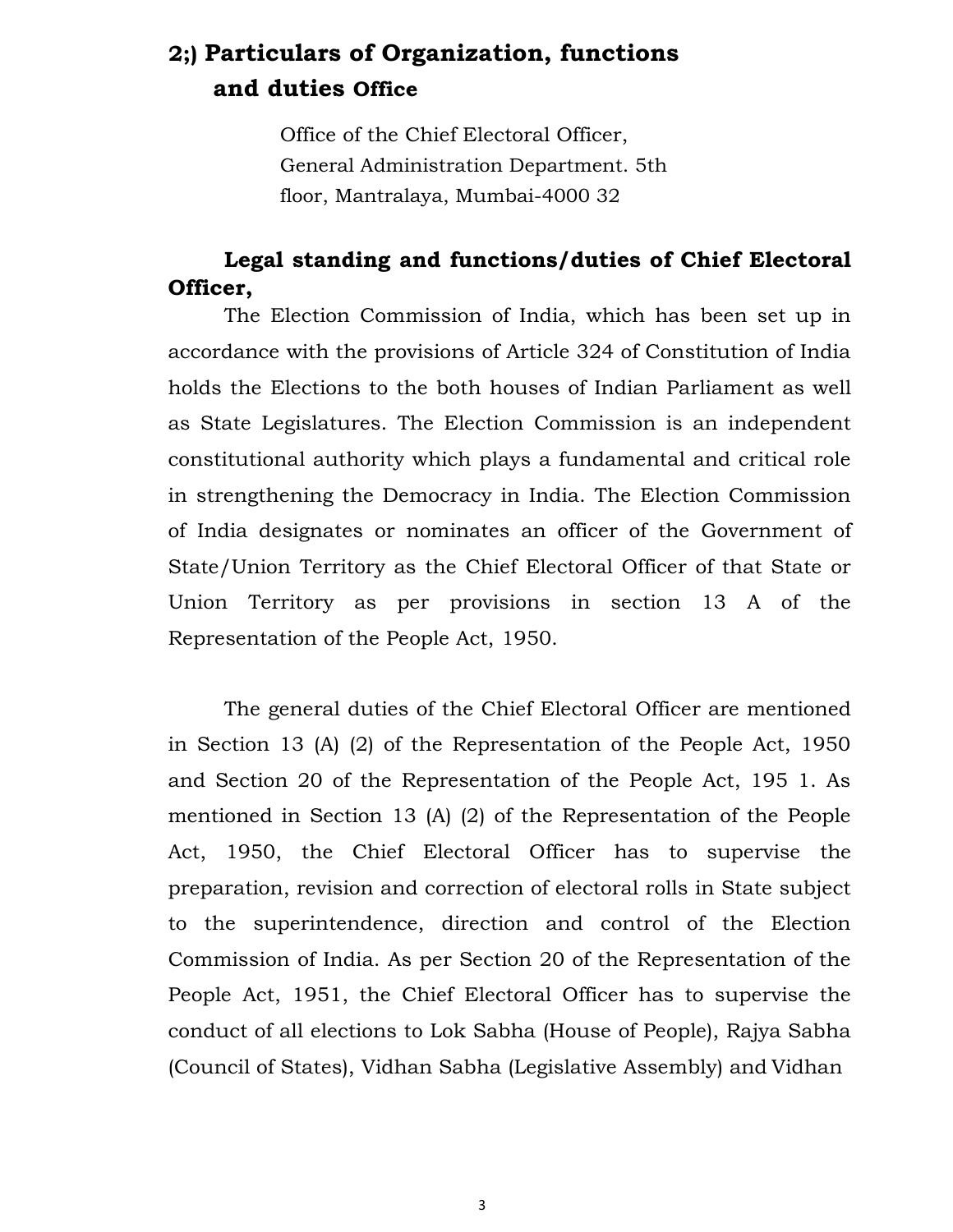Parishad (Legislative Council) in the State subject to the superintendence, direction and control of the Election Commission of India.

To perform these duties, the State Government has made available sufficient staff and infrastructure to the Chief Electoral Officer, at State, district and tehsil level in that State.

### **State Level**

At the State Level, following staff is available to assist the Chief Electoral Officer, Maharashtra State.

| Sr.                     |                                                    | No of |
|-------------------------|----------------------------------------------------|-------|
| No.                     | Designation                                        | Posts |
|                         | Chief Electoral Officer                            |       |
| $\mathcal{D}_{1}^{(1)}$ | Addl. Chief Electoral Officer                      |       |
| 3                       | Deputy Secretary and Joint Chief Electoral Officer |       |
|                         | Under Secretary and Deputy Chief Electoral Officer | 3     |
|                         | <b>Section Officer</b>                             | 6     |
|                         | Assistant and other Staff                          | 32    |

## **District Level**

At district level, the Collector of each district is designated as the District Election Officer for that district. The Deputy District Election Officer and other staff help the District Election Officers to conduct elections in the respective districts, under the supervision of the Chief Electoral Officer.

There are 35 districts in this State, each having a District Election Officer, with head-quarter at district capital. The Election Branch of each district consists of following staff for 33 out of 35 districts in the State :-

| <b>Deputy District Election Officer</b> | One |
|-----------------------------------------|-----|
| Naib Tehsildar                          | One |
| Awwal Karkun                            | One |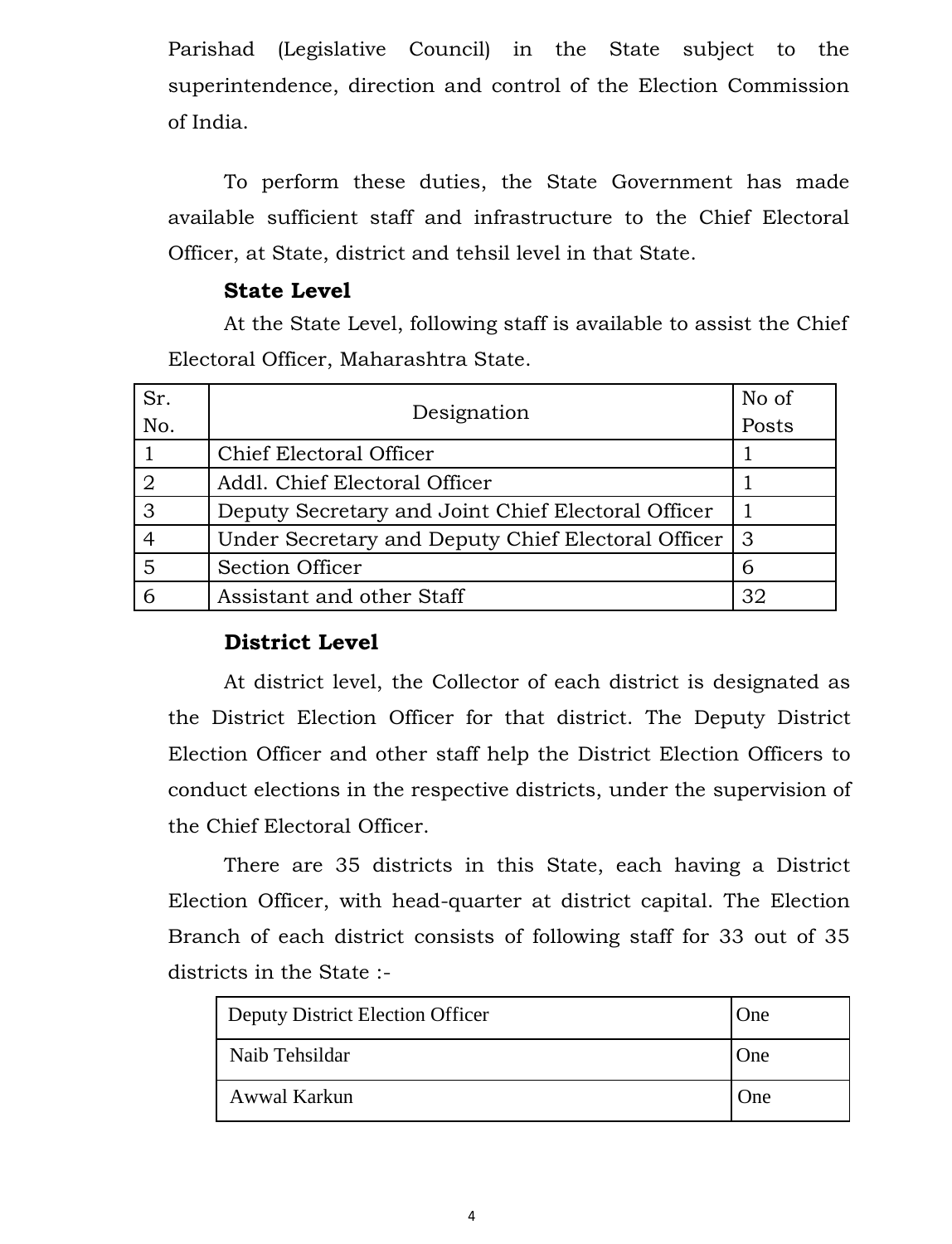| Clerk-Typist | One |
|--------------|-----|
| Peon         | One |

For remaining two districts i.e. Mumbai City and Mumbai Suburban districts, the staffing pattern is different considering the certain geographical/administrative conditions and large population. In the Election branch of Mumbai City and Mumbai Suburban district, No. of staff is 75 and 95 respectively.

### **Tehsil Level**

At tehsil level, posts of one awwal karkun and one clerk are sanctioned for each tehsil in the office of the Tehsildar of concerned Tehsil for election related work.

### **Parliamentary, Assembly and Council Constituencies**

There are 48 Parliamentary (Lok Sabha) and 288 Assembly Constituencies in this State. In Maharashtra Legislative Council, there are 78 council constituencies. The Election Commission of India designates the Returning Officer for each Parliamentary! Assembly! Council Constituency in consultation with the State Government. The general duty of the Returning Officer at any election to do all such acts and things as may be necessary for effectually conducting the election in the manner provided by election acts rules.

The Election Commission also designates the Electoral Registration Officer for each Assembly and Council Constituency in consultation with the State Government. The General duty of the Electoral Registration Officer is to prepare and revise the Electoral Roll of his Constituency.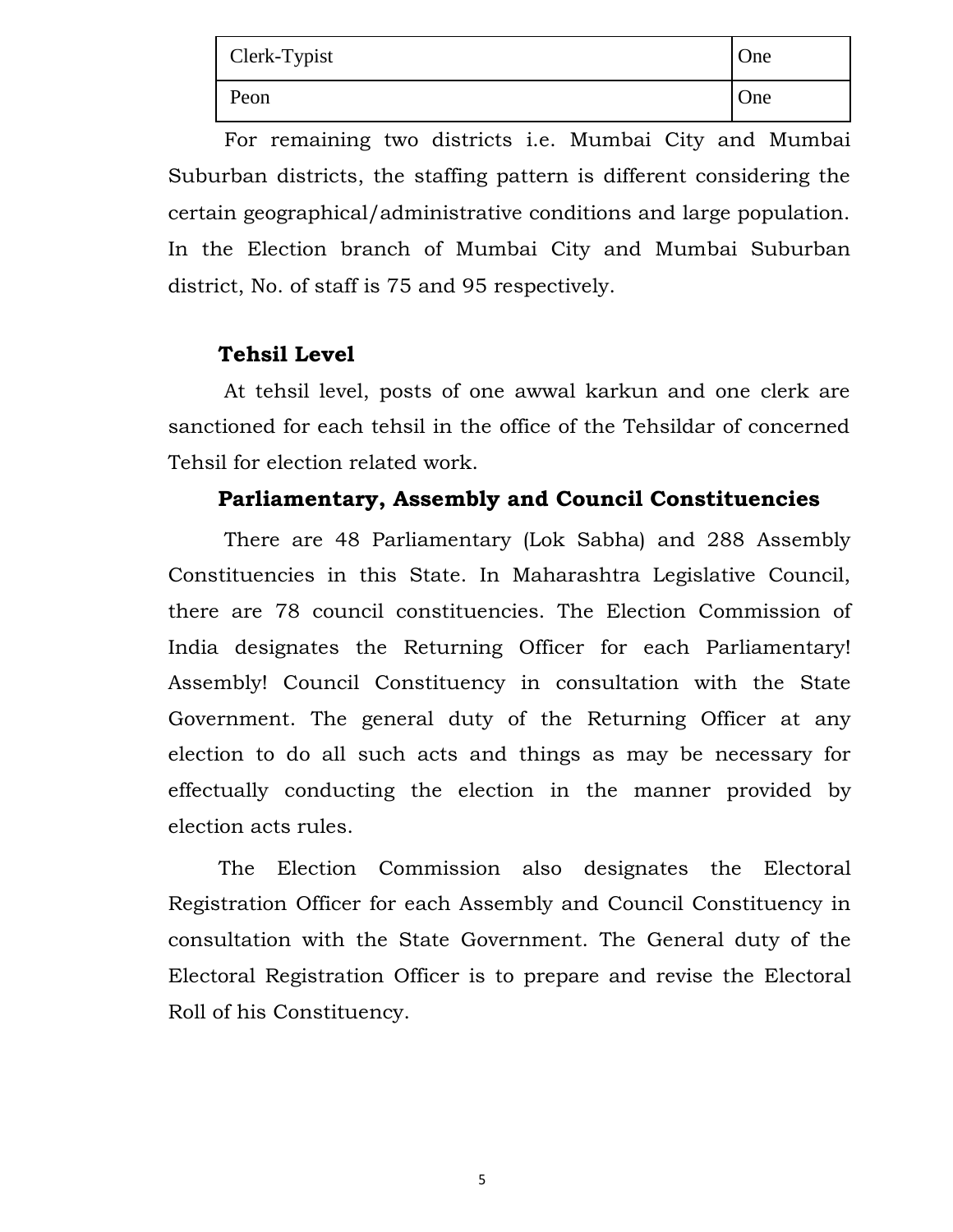## **Grievance redressal Cell**

As per directions of the Election Commission of India, grievance redressal cells are created in the office of the Chief Electoral Officer as well as in the office of District Election Officer and Electoral Registration Officers to receive the grievances! Complaints relating to election.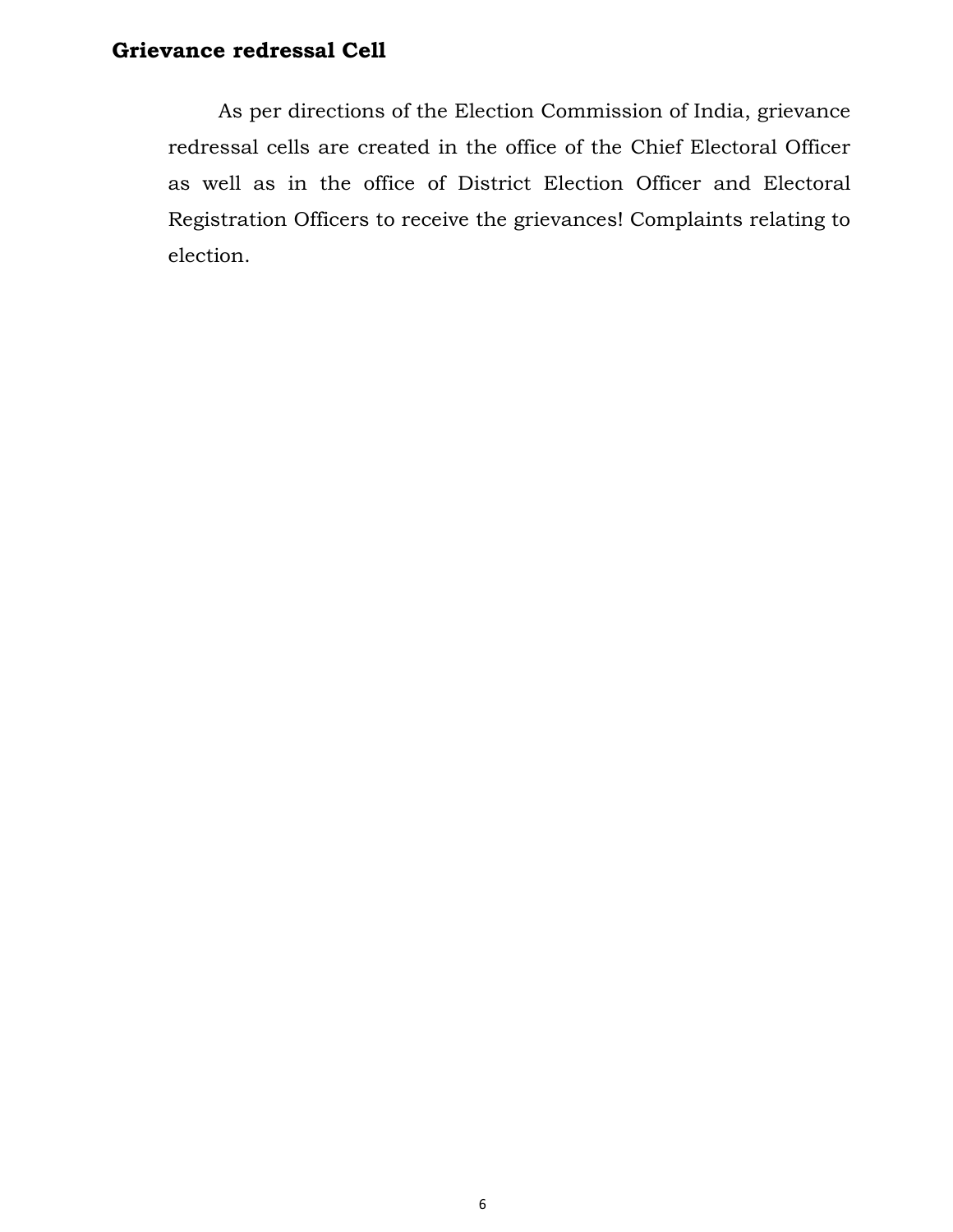#### **3) POWERS AND DUTIES OF OFFICERS AND EMPLOYEES**

#### **Officers/Staff in the office of Chief Electoral Officer**

As mentioned earlier, the Chief Electoral Officer has to supervise the preparation, revision and correction of electoral rolls as well as the conduct of all elections in State subject to the superintendence, direction and control of the Election Commission of India. The Chief Electoral Officer is also empowered to hear appeals against the orders passed by the Electoral Registration Officers under Section 24 of the Representation of the People Act, 1950. The officers and employees of the organization assist the Chief Electoral Officer in discharge of his duties.

#### **District Election Officers**

The District Election Officer co-ordinates and supervises all work in the district or in the area within his jurisdiction in connection with the preparation, revision and correction of the electoral rolls and the conduct of election of all elections including Lok Sabha, Legislative Assembly and Legislative Council, under supervision and control of the Chief Electoral Officer, Mumbai. In this State, 33 out 35 District Election Officers are Returning Officers of concerned Parliamentary Constituencies, also Main functions of the District Election Officers are listed as follows:

#### **Conduct of Elections**

- Assessment and procurement of election material/ stationery
- Setting up of polling stations and physical verification thereof.
- Drafting of polling and counting personnel and their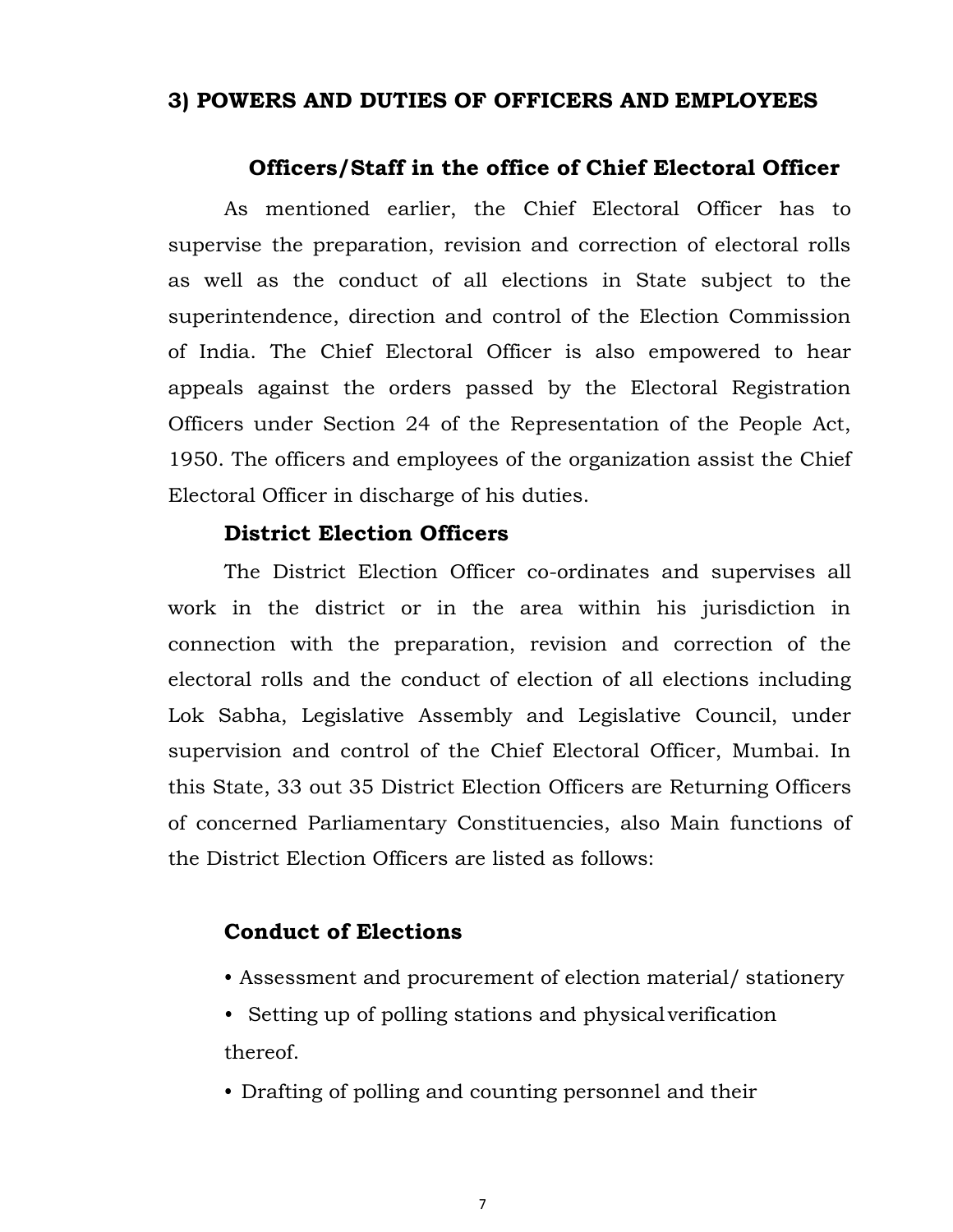### Training

- Fixation of Counting Centre
- Necessary arrangement of poll at respective polling stations

• Implementation of all directions/orders and instructions of the Election Commission and Chief Electoral Officer and circulation thereof to concerned election authority including Returning Officers.

• Consolidation of information relating to nominations from Returning Officers and sending reports to the Chief Electoral Officer in this regard.

• Making necessary arrangement of security at polling / counting centers with the help of concerned police authorities.

• Meeting with political parties, candidates, government and local authorities, police authorities to ensure free and fair elections and implementation of model code of conduct.

• Assessment of Electronic Voting Machines, power packs (batteries) various seals /tags for EVMs and testing/checking of requisite No. of EVMs, in advance.

- Preparation of EVMs for elections.
- Transport and Storage of EVMs and other election stationery
- Keeping record of account of election expenses and sending the reports to the Commission

• Supervising the poll process on poll day and sending periodical report to the Commission regarding poll events.

Supervising the counting of votes and sendingnecessary report to the Commission

• Safe custody of evms, election papers and materials after counting

- Voter Awareness Campaign
- Overall supervision and control of elections in his jurisdiction.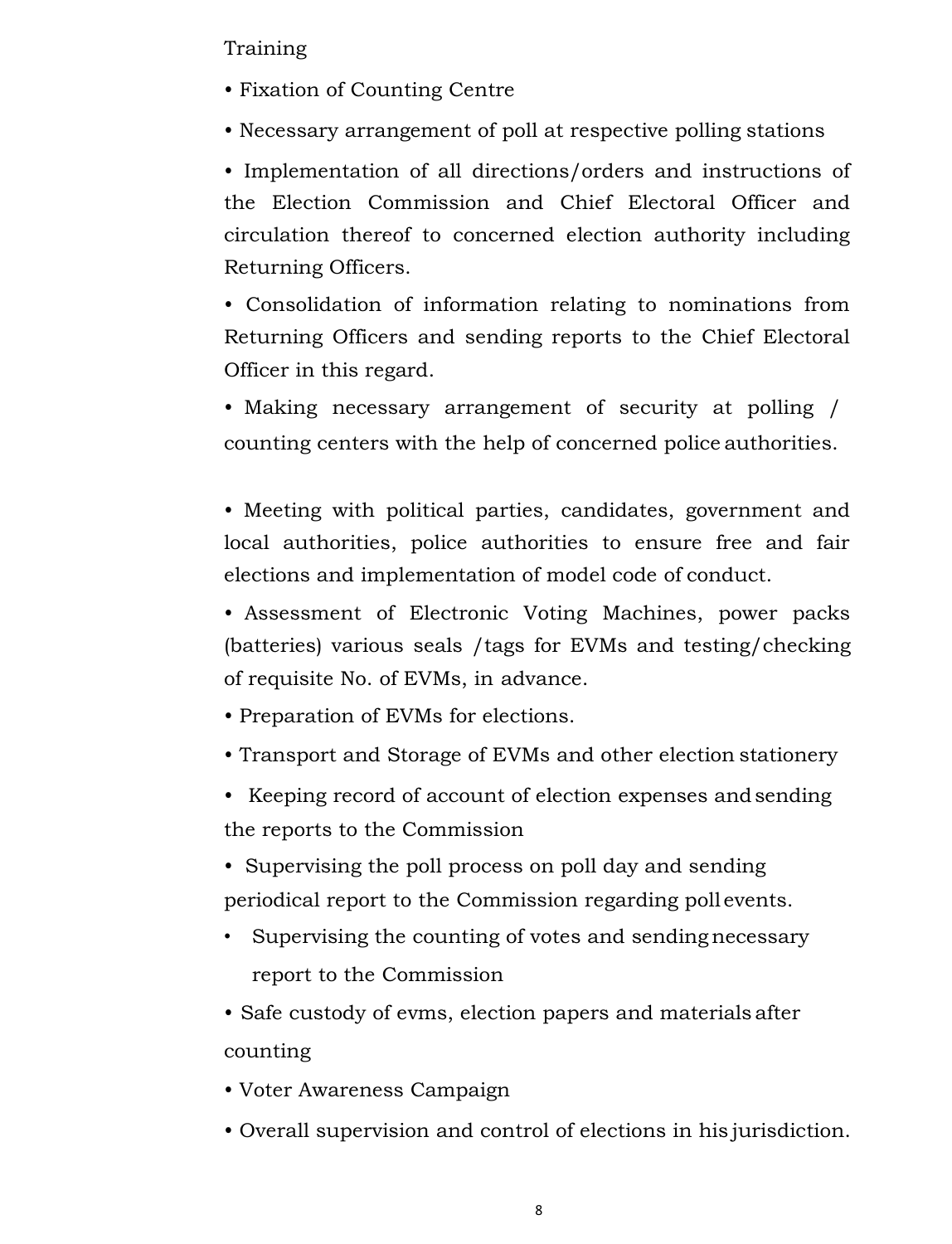## **Preparation and revision of Electoral Roll**

• Requisition of staff and vehicles for preparation / revisionof electoral rolls

• Implementation of all directions/orders and Instructions of the Election Commission and Chief Electoral Officer and circulation thereof to concerned authorities including Electoral Registration Officers.

- Meeting with political parties to discuss various issues relating to electoral roll.
- Assessment and making demand of necessary forms and funds
- Grievances cell to receive the complaints regarding electoral roll and rectification thereof.
- Overall supervision on preparation /revision of electoral roll in his jurisdiction.

Apart from these works, the District Election Officers have to do various other duties regarding election including supervision and control the work of Electoral Photo Identity Cards, Photo Electoral Roll and computerization of Electoral Roll etc.

#### **Returning Officers**

Returning Officer of Parliamentary/Assembly/ Council Constituency is responsible for the conduct of elections in concerned constituency. In addition, the Election Commission also appoints one or more Assistant Returning Officers for each of the Constituency to assist Returning Officer in the performance of its functions in connection with the conduct of election.

Main functions of the District Election Officers and Returning Officers in connection with the conduct of elections are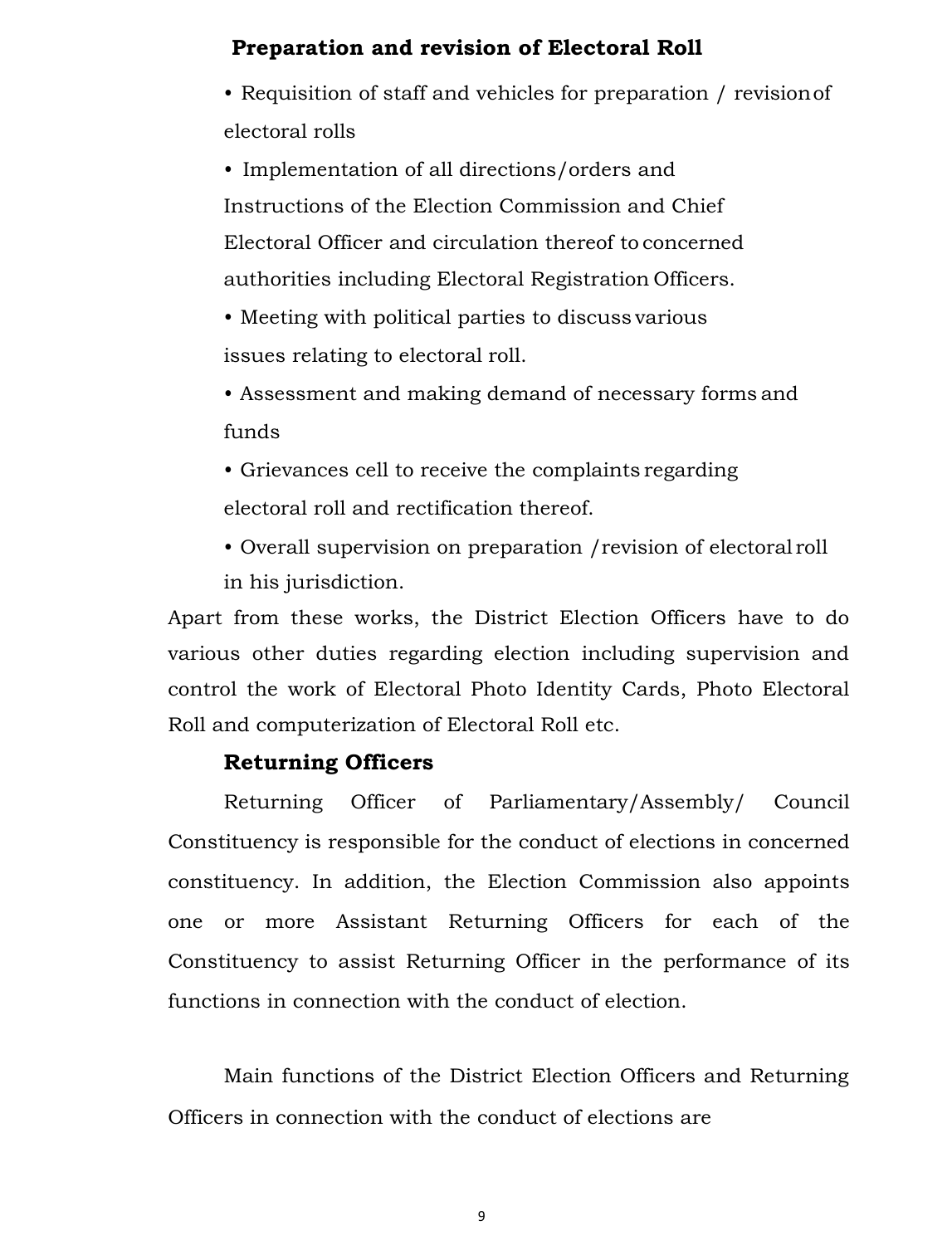Listed as follows:-

- Assessment and procurement of election material/ stationery through District Election Officer
- Training of polling personnel
- Necessary arrangement of poll at respective polling stations
- Issue of public notice of nomination on the day of notification
- Receiving Nomination Papers, scrutiny thereof and preparation of list of nominated, validly nominated as well as contesting candidates
- Allotment of Symbols to candidates
- Dissemination of information contained in
- Publishing information regarding assets and liabilities of candidates on notice board
- Meeting with political parties, candidates, government and local authorities, police authorities to ensure free and fair elections and implementation of model code of conduct.
- Assessment of Electronic Voting Machines, power packs (Batteries) various seals/tags for EVMs and testing/checking of requisite No. of EVMs, in advance.
- Preparation of EVMs for elections.
- Transport and Storage of EVMs and other election stationery
- Printing of Ballot Papers and checking hereof
- Printing of postal ballot papers and dispatching the same to service voters
- Dispatching of polling parties well in advance torespective polling stations
- Necessary facilities for polling personnel at polling stations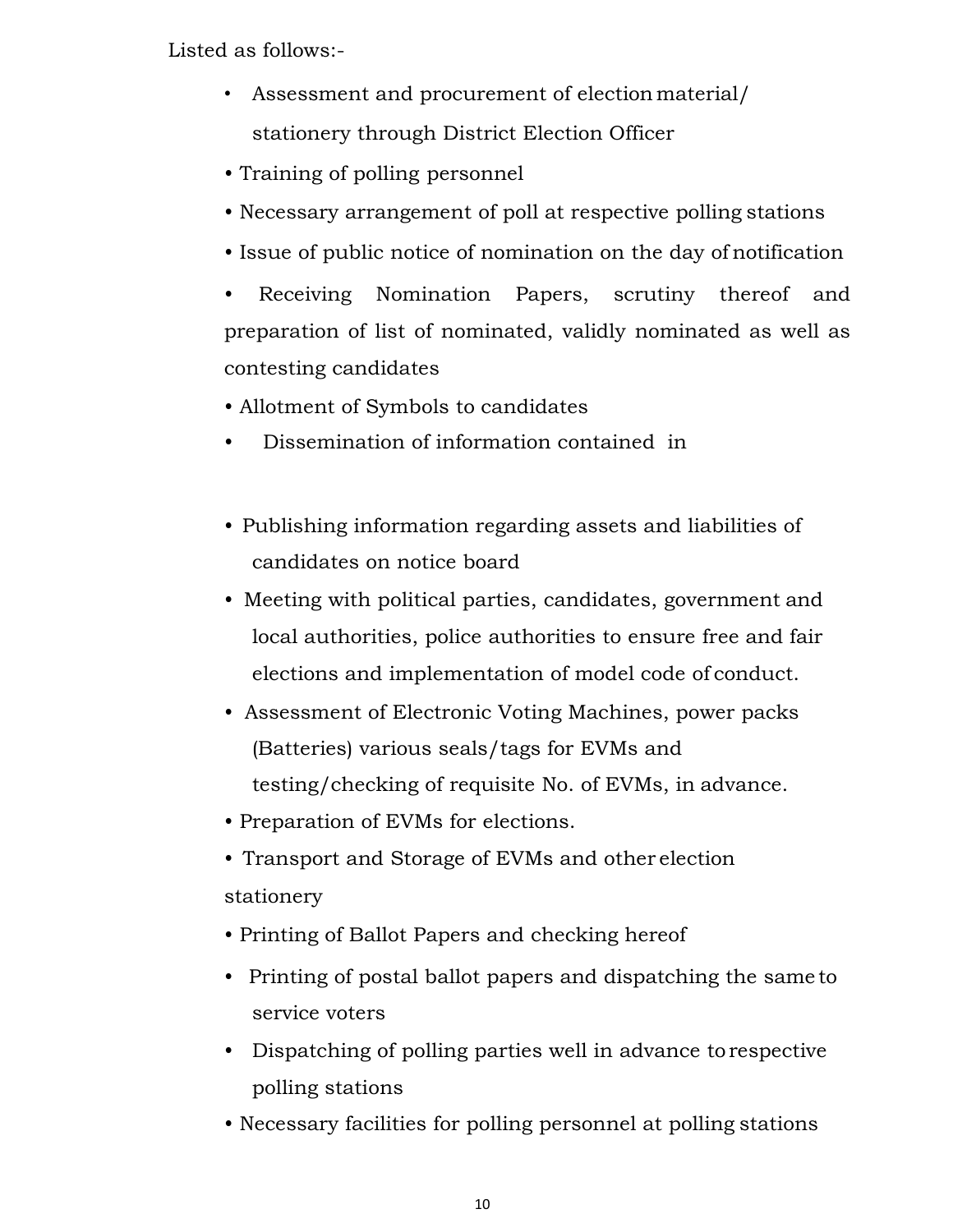- Conducting poll on poll day and sending periodical report to the Commission regarding poll events.
- Conducting counting and sending necessary report to the Commission.
- Declaration of result.

#### **Electoral Registration Officer**

Under Section 13 B of the Representation of the People Act, 1950, the Election Commission of India in consultation with State Government nominates/designates an officer of Government/ Local Authority as Electoral Registration Officer for each Assembly/Council Constituency. The Commission also appoints one or more persons as Assistant Electoral Registration Officers to assists the concerned Electoral Registration Officer.

The general duty of the Electoral Registration Officer is to prepare the defect-free Electoral Roll for his constituency and revision of that electoral roll, time to time as per directions of the Election Commission of India. He has to carry out all procedures in respect of electoral roll including preparation and revision of rolls, inclusion of names, deletions , corrections of entries in electoral rolls, preparation and distribution of Electoral Photo-Identity Cards and computerization of Electoral Rolls as per provisions contained in election Acts/Laws.

#### **Presiding Officers and Polling Officers**

Under Section 26 of the Representation of the People Act, 1951, the District Election Officer appoints a presiding officer and polling officer/s for each polling station to conduct the poll procedure at respective polling station.

#### **4) Procedure followed in decision-making process**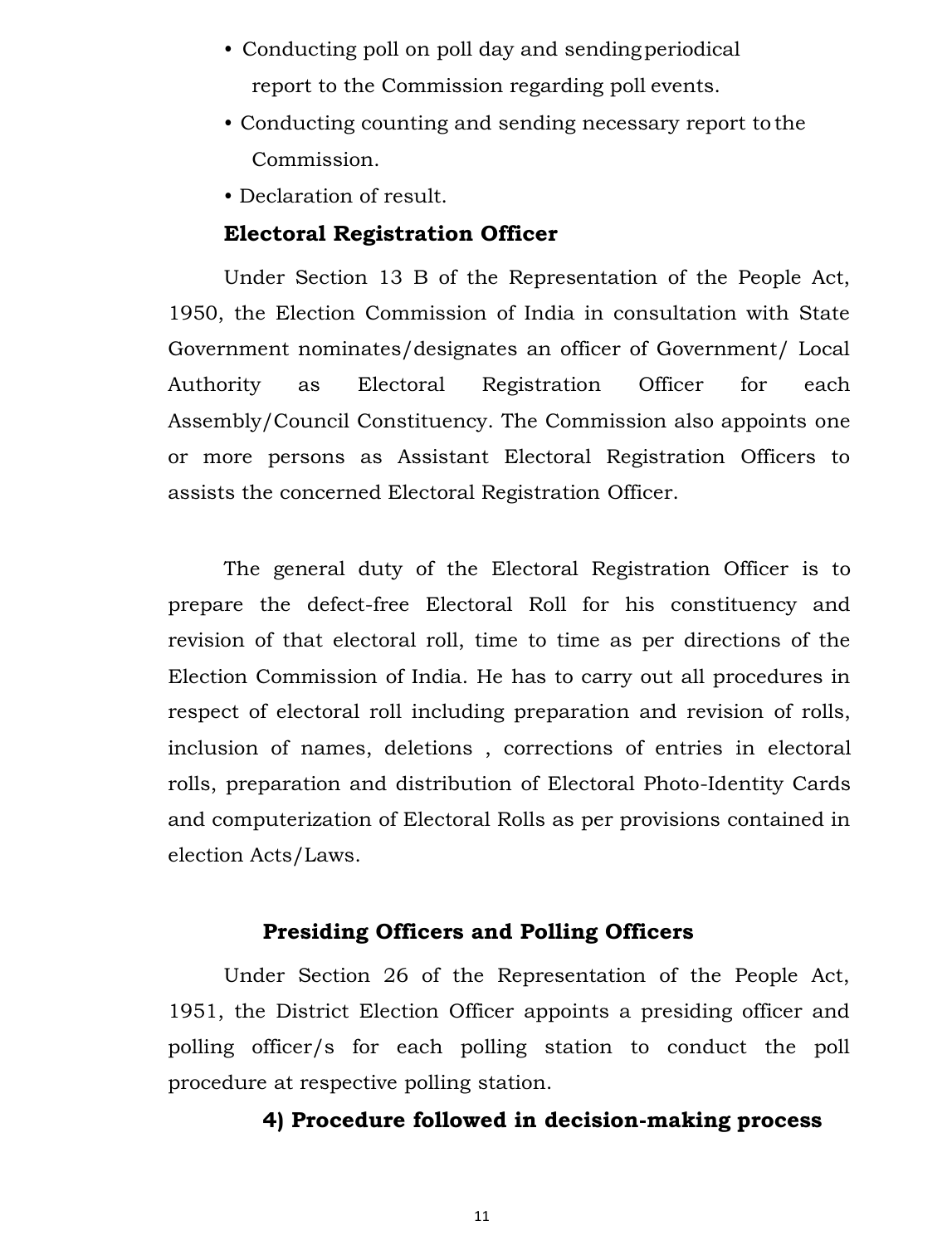#### **Including channels of supervision and accountability**

The various election acts/rules including the Representation of the People Act, 1950 and 195 1, Conduct of Election Rules, 1961, Electoral Registration Rules, 1960 etc. as enacted/framed by the Parliament of India are consisted in the Manual of Election Law, a publication of Election Commission of India. Apart from these acts/rules, the Commission has published various handbooks e.g. hand book for Returning Officers, Electoral Registration Officers, Presiding Officers, Polling Officers, Candidates etc. on the basis of above rules /acts. Apart from this publication, the Election Commission of India issues the directions/ instructions regarding any subject relating to conduct of elections or preparation and revision of electoral rolls, time to time. The Chief Electoral Officer as well as other election officer as mentioned in previous chapter have to act accordingly.

All policy decisions regarding election are taken at the level of the Election Commission of India and the implementation of these decisions is done through this office with the assistance of election related staff at district and tehsil level. Fixing the dates of elections, recognizing or de-recognizing political parties, allotment to or freezing the symbols of political parties, declaring the dates for intensive and summary revision of electoral rolls etc. are some of the policy decisions taken at the level of the Election Commission of India.

Decisions required to implement the orders of the Election Commission of India are taken at the level of the Chief Electoral Officer. Fixing agencies for procurement of material or services required for conduct elections, controlling activities of the political parties under the model code of

12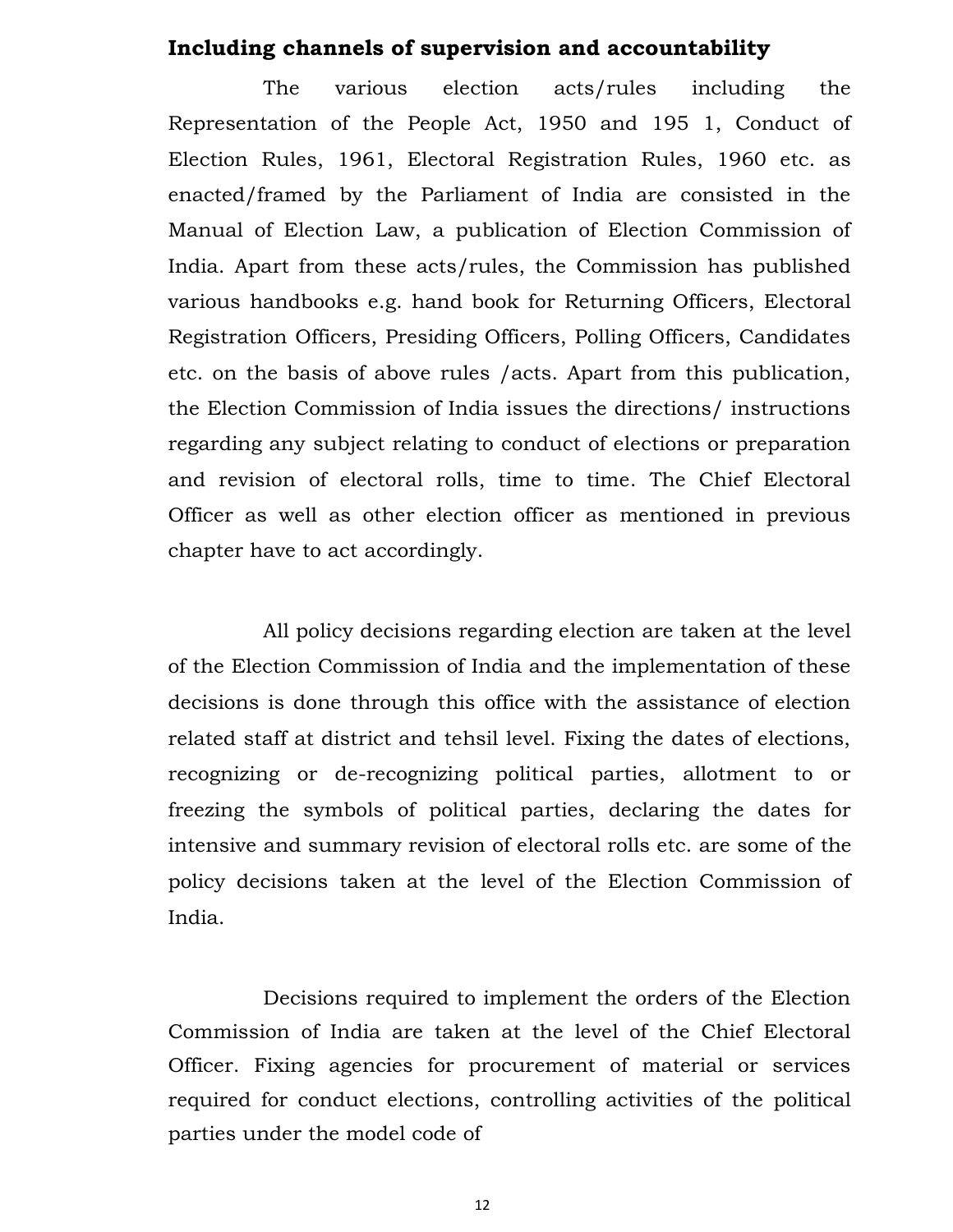Conduct framed by the Election Commission of India act. Are some of the decisions to be taken by the Chief Electoral Officer.

The Chief Electoral Officer and the entire machinery working under him works under the direction, supervision and control of the Election Commission of India and is accountable to the Election Commission of India for all the actions.

Some of the important criteria/ norms fixed for certain election related procedures relevant to public are as follows:-

## **A) Preparation and Revision of Electoral Rolls Eligibility for registration in all Electoral Roll of Assembly Constituency**

- A person should be citizen of India
- He/She must have completed 18 years on qualifying date
- He/She should be ordinarily resident of in concerned Constituency
- He/She should not be of unsound mind.

• He/she should not have been disqualified from voting under the provisions of any law relating corrupt practices and other offences in connection with elections.

## **Eligibility for registration in an Electoral Roll of**

## **Council Constituency of Legislative Council**

## **Local Authorities Constituencies**

• The electorate consists of members of such local authorities exercising jurisdiction in any place or area within the limits of that constituency

• Every member of each such local authority be entitled to be registered in the electoral roll for that constituency

• The Electoral Registration Officer for every local authority constituency maintains in his office corrected and updated electoral roll of concerned constituency.

• For Maharashtra State, Municipalities (Municipal Corporations/Municipal Councils), Zilla Parishads and Cantonment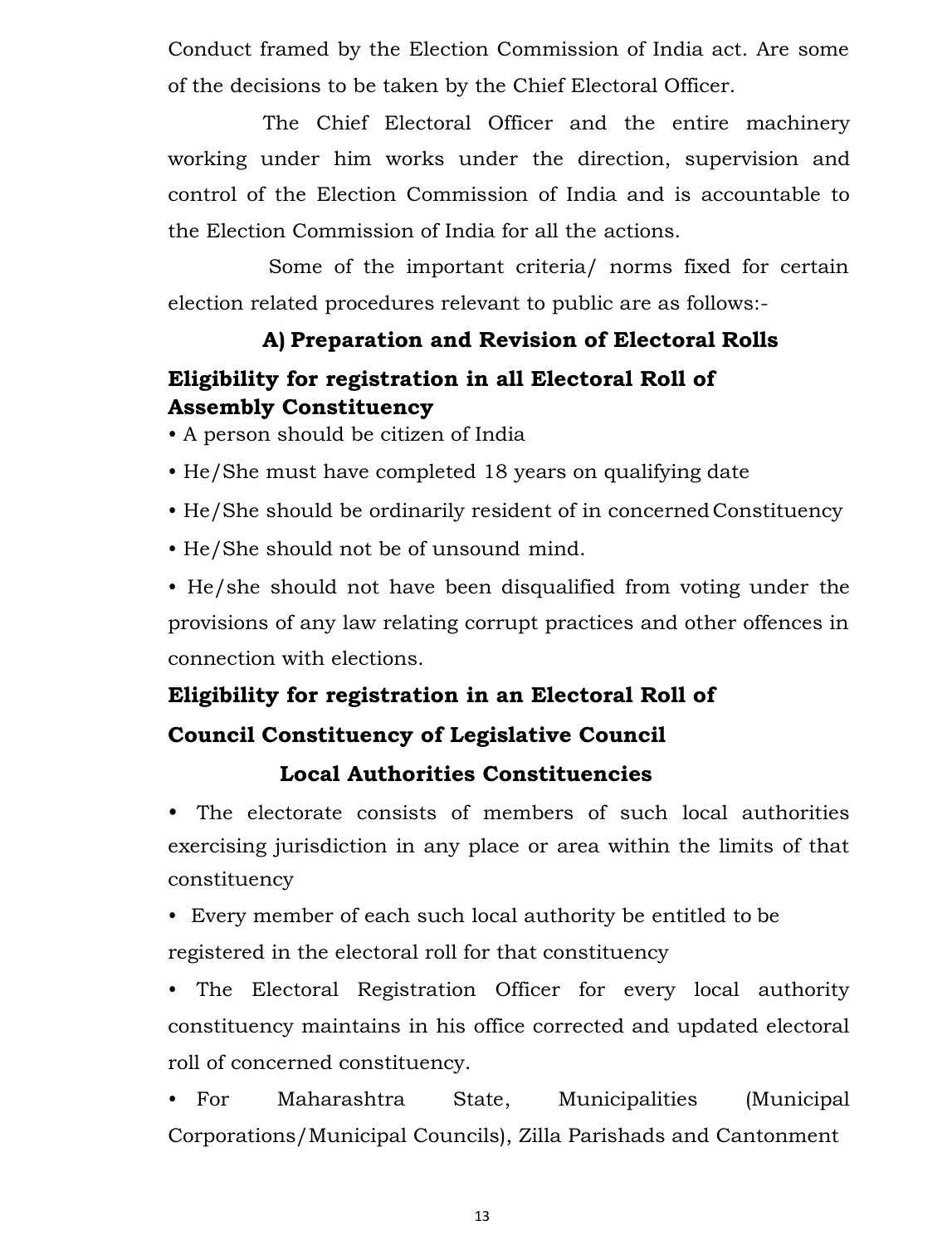Boards are Local Authorities for purpose of elections to the Legislative Council.

- A person should be citizen of India
- He! She should not be of unsound mind.

• He/she should not have been disqualified from voting under the provisions of any law relating corrupt practices and other offences in connection with elections.

## **Graduates Constituencies**

- Every person who ordinarily resident in a Graduate's Constituency and has at least three years before the qualifying date been either a graduate of a university in the territory of India or is possession of any equivalent qualification specified by State Government.
- A person should be citizen of India
- He! She should not be of unsound mind.
- He/she should not have been disqualified from voting under the provisions of any law relating corrupt practices and other offences in connection with elections.

## **Teachers' Constituencies**

- Every person who ordinarily resident in a teachers' Constituency and has at least three years before the qualifying date been engaged in teaching in any of the educational institutions within the state not lower in standard than that of secondary school.
- A person should be citizen of India
- He! She should not be of unsound mind.
- He/she should not have been disqualified from votingunder the provisions of any law relating corrupt practices And other offences in connection with elections.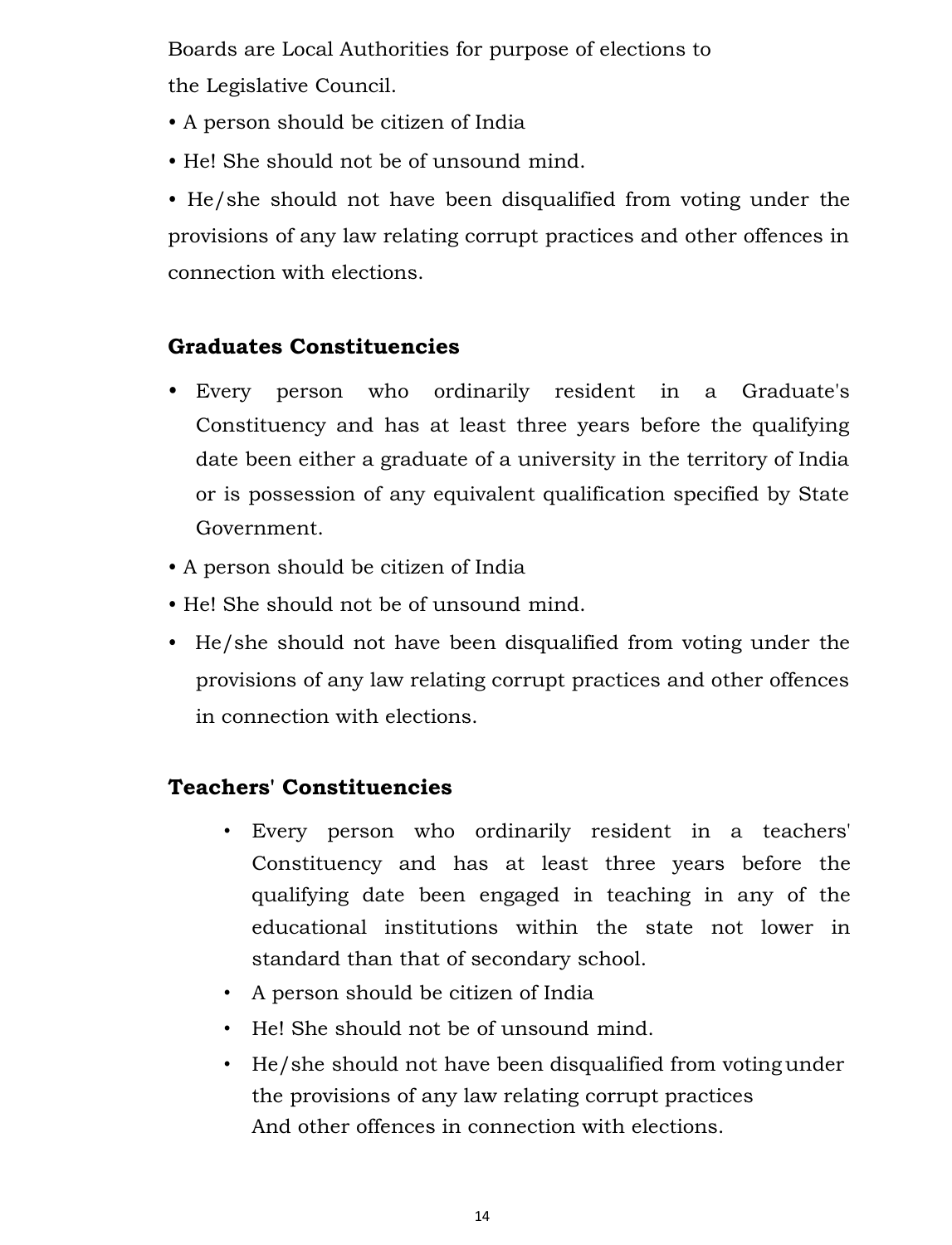Apart from above council constituencies , nearly one third members of Maharashtra Legislative Council are elected from members of Maharashtra Legislative Assembly and reminder are nominated by the Governor from persons having special knowledge or practical experience in respect of one of the following matters :- Literature, Science, Art, Cooperative Movement and Social Services.

#### **Whose names can be deleted from the Electoral Roll**

- Names of dead persons
- Persons who have ceased to be or are not ordinarily resident inthe **Constituency**
- Persons disqualified from voting.

#### **Correction of entries in Electoral Roll**

- defective or erroneous particulars are corrected
- Transposition of entry from one place to other place in roll due to changing of place of ordinary residence in same constituency

• No amendment, transposition or deletion of any entry can be made after the last date for making nomination for an election from that constituency.

#### **Service Voters**

Service voters can be enrolled in the place where they would have been ordinarily resident had they have not been in service i.e. place of permanent address. They can exercise their franchise either through postal ballot papers or proxy voting.

#### **IMPORTANT FORMS RELATING TO ELECTORAL ROLL**

- 1) Form 6Claim application for inclusion of name
- 2) Form 7Objection to inclusion of name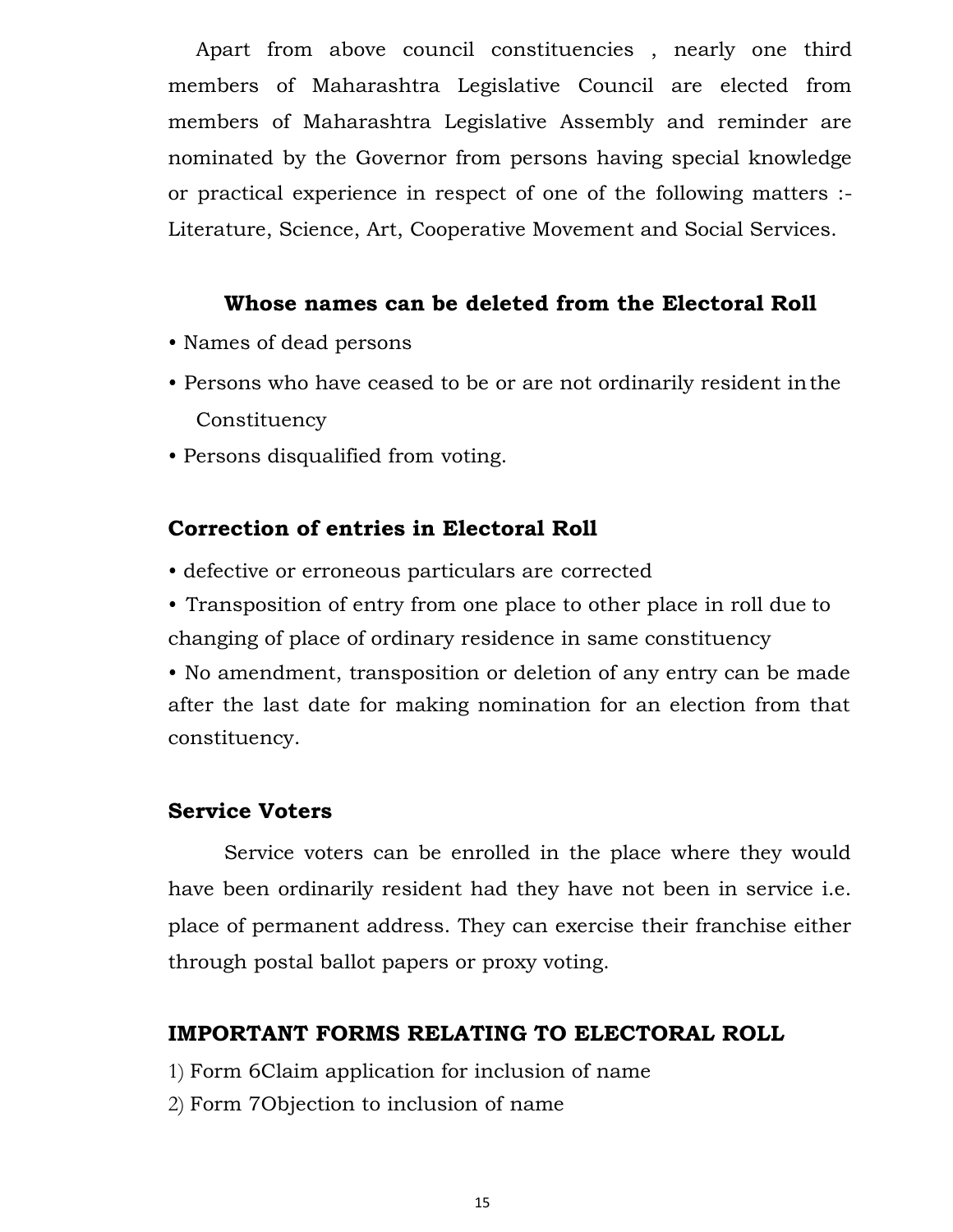- 3) Form 8Objections to particulars in any entry
- 4) Form 8A

# **B) Conduct of Election**

## **Qualification for membership of Lok Sabha/**

## **Legislative Assembly**

- A person shall be citizen of India.
- He/She shall not be less than *25* years.
- He/She should not hold any office of profit under the Government of India or State Government.
- He/She shall not be of unsound mind
- He /She shall not be an undischarged insolvent.
- He/She shall not be disqualified by or under any law made by Parliament.

## **Qualification for membership of Rajya Sabha/**

# **Legislative Council**

- A person shall be citizen of India.
- He/She shall not be less than 30 years.
- He/She should not hold any office of profit under the Government of India or State Government.
- He/She shall not be of unsound mind
- He /She shall not be an undischarged insolvent.
- He/She shall not be disqualified by or under any law made by Parliament.

## **Criteria for setting up of polling stations**

• The District Election Officer is responsible for the provision of polling stations and the publication of list of polling stations, under section *25* of the Representation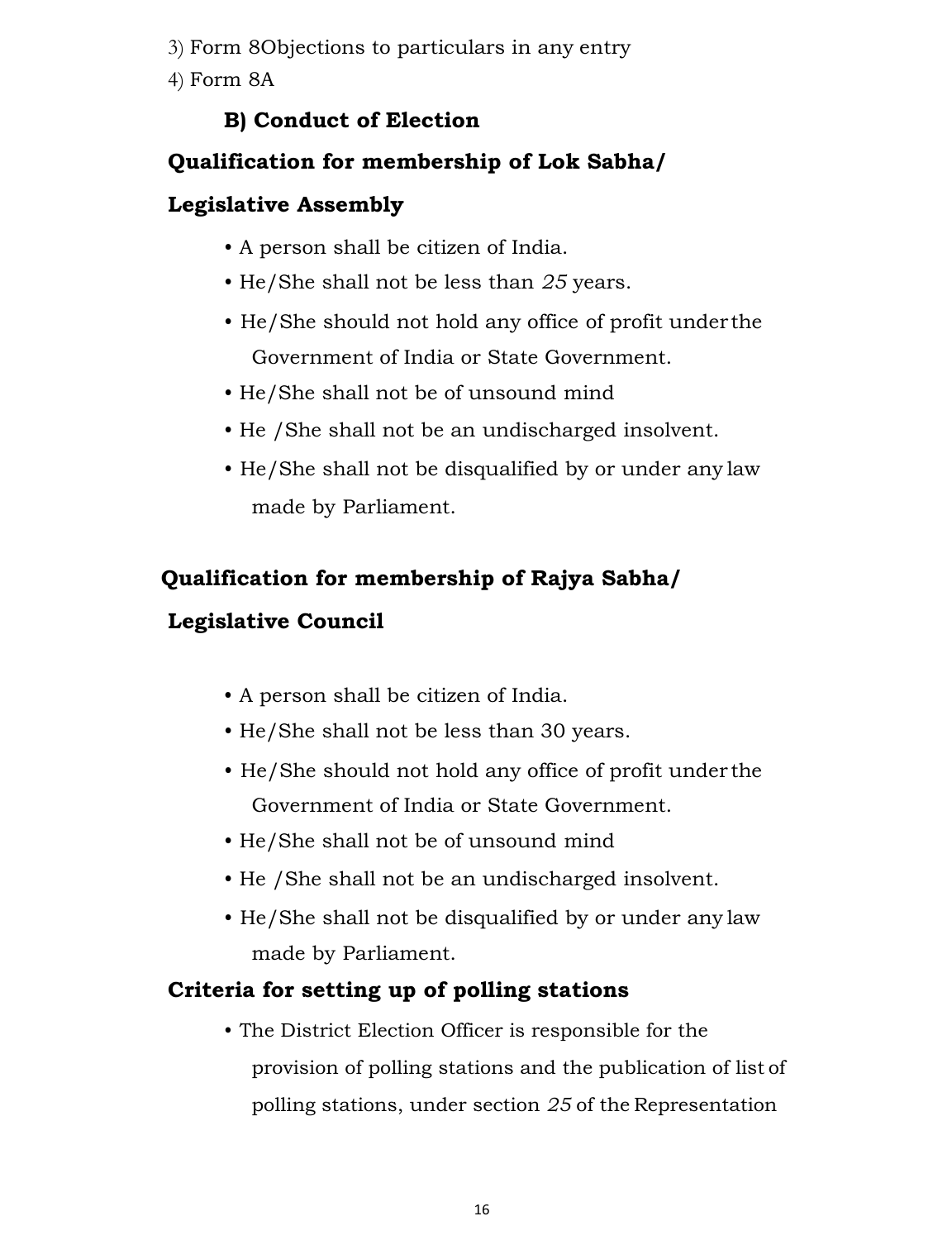Of the People Act, 195 1.

- No. of voters assigned to each polling station normally may not exceed 1500 electors. However, in exceptional cases, it can be exceed 1500, maximum up to 1600.
- When the number of voters exceeds 1600, an auxiliary polling station to original polling station is set up, generally in same building or in same locality.
- Polling Stations can be set up for weaker sections ofthe society for voters less than 500, also.
- Maximum distance that voter has to travel to reach the polling station shall not generally exceed 2 KMs. Insparsely populated, hilly or forest area, this rule can be relaxed.
- Normally polling stations shall be in same polling area.
- Normally, polling stations shall be located in Schools, Government or Semi-Government Buildings. However, in unavoidable circumstances, polling station can be situated in private building or premises, with proper control of Returning Officer.
- No polling station shall be situated in Police Station, Hospital, Temple or places of religious significance.
- As far as possible, polling station shall be in pucca structure. Temporary pedals with full security canbe allowed in exceptional cases.
- Separate polling station can be set up for voters suffering from leprosy in a leprosy sanatorium.
- District Election Officer or officer appointed on behalf of Him shall physically verify the location of polling stations and publish the draft list of polling stations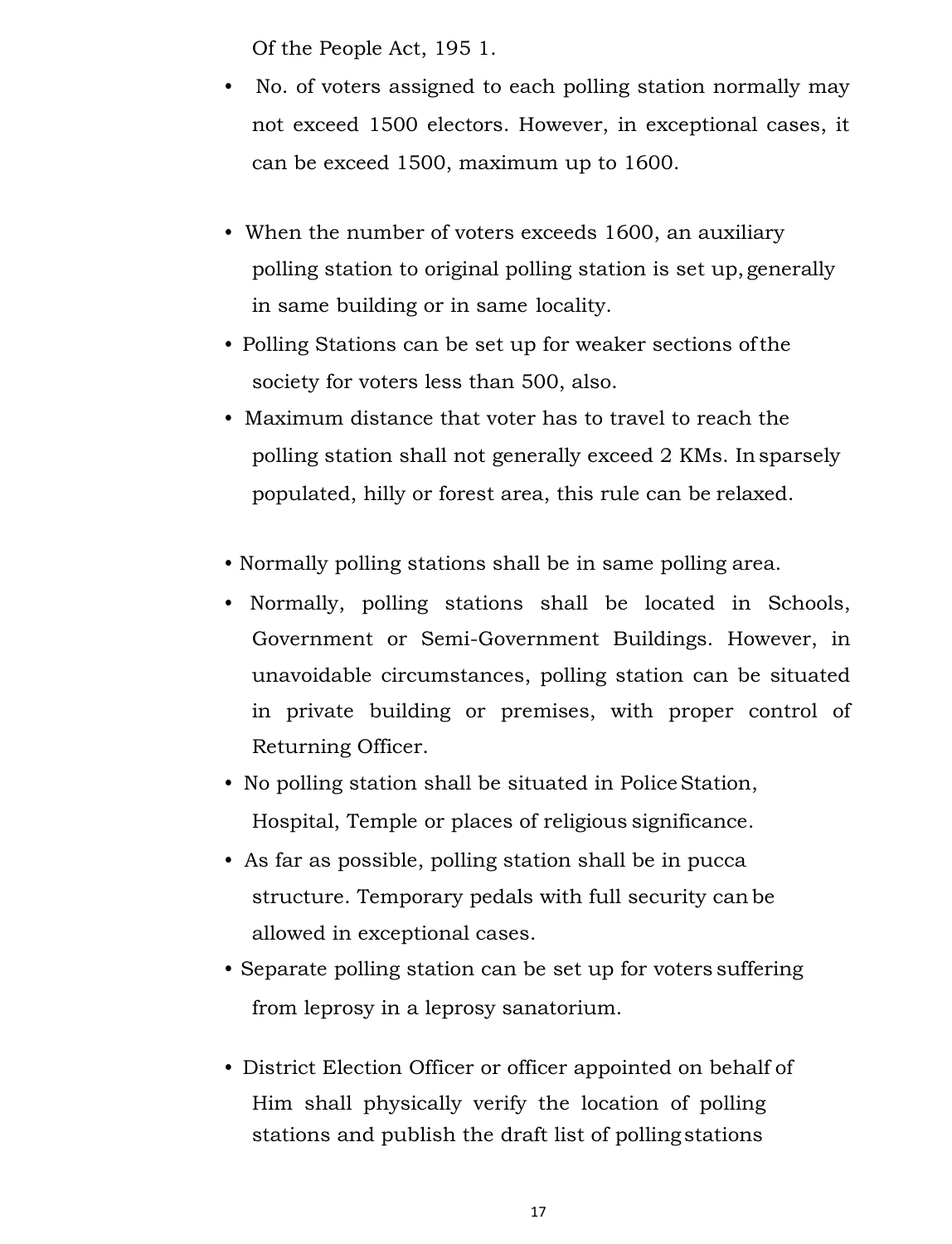For general information.

- Considering the claims and objections received from public and representatives of public and political parties, the District Election Officer can amend the list, if necessary.
- After above procedure, District Election Officer sends the draft list along with necessary enclosures to the Chief Electoral Officer, for seeking necessary approval of Election Commission of India.
- The Chief Electoral Officer after scrutinizing the same, forwards it to the Election Commission of India with recommendations.
- After receipt of approval for draft list of polling stations, the District Election Officer finally publish the list of polling stations for public information.
- Only printing or clerical mistakes can be rectified by the District Election Officer, after final publication.

## **Persons to be allowed inside the polling stations**

- The Electors
- The Polling Officers
- Each Candidate, his election agent and one polling agentof each candidate at a time
- Persons authorized by the Commission
- Public Servant on duty
- A Child in arms accompanying an elector
- A person accompanying a blind or an infirm voter
- Such other persons as the Presiding Officer may from time to time admit for the purpose of identifying voters or Otherwise.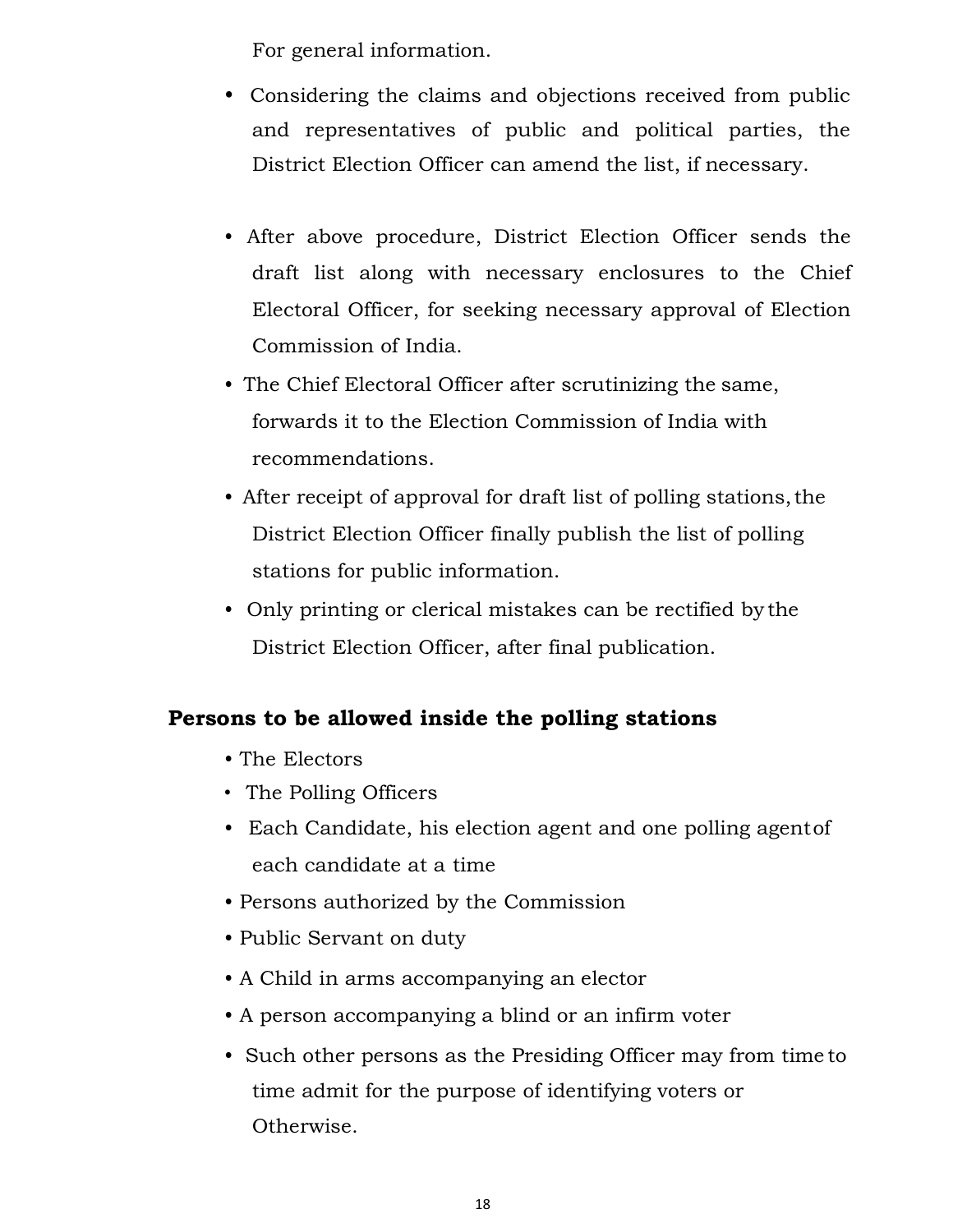### **Electors deciding not to vote**

If an elector, after his electoral roll number has been duly entered in the Register of Voters (Form 1 7A) and he has put his signature /thumb impression on that register, decides not to record his vote, he shall not be forced or compelled to record his votes. A remark to that effect shall be made in the remarks column against the entry relating to him in the Register of Votes.

### **Persons to be allowed inside the polling stations**

- Counting supervisors and counting assistants
- Persons authorized by the Election Commission
- Public servants on duty in connection with the election
- Candidates, their election agents and counting agents

# **Persons entitled to vote by post For Parliamentary/ Assembly Elections**

- Special Voters
- Service Voters
- Voters on election duty
- Electors subjected to preventive detention

### **For Council Constituencies**

- Voters on election duty
- Electors subject to preventive detention

• Electors in the whole or any specified parts of the constituency if directed by the Election Commission of India For an election by assembly members

• Electors subject to preventive detention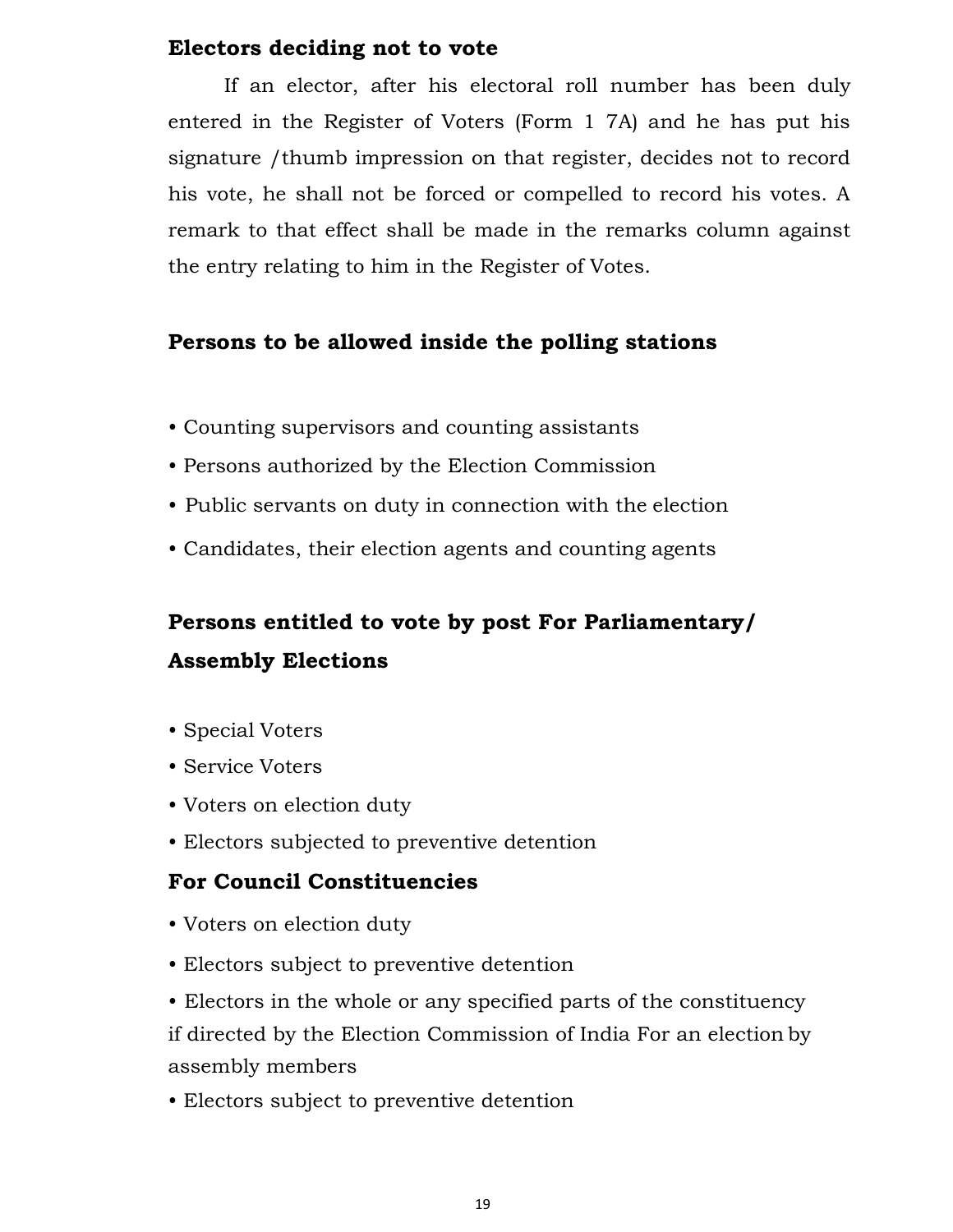• All electors if directed by the Election Commission of India

| $\mathbf{1}$   | Form 1  | Notice of Election                                                                 |
|----------------|---------|------------------------------------------------------------------------------------|
| $\overline{2}$ | Form 2A | Nomination Paper for Lok Sabha Elections                                           |
| 3              | Form 2B | Nomination Paper for Vidhan Sabha                                                  |
| 4              | Form 2C | Elections Nomination Paper for Council of<br><b>States</b>                         |
| $\overline{5}$ | Form 2D | Nomination Paper for Legislative Council by the<br>members of Legislative Assembly |
| 6              | Form 2E | Nomination Paper for Legislative Council from a<br>Council Constituency            |
| $\overline{7}$ | Form 4  | List of validly nominated candidates                                               |
| 8              | Form 7B | List of contesting candidates                                                      |
| 9              | Form 20 | Final Result Sheet                                                                 |

**Important Forms relating to conduct of elections**

## **Registration of Political Parties with Election**

## **Commission of India**

• Any association or body of individual citizens of India maymake an application to the Election Commission of India for it's registration as a political party

- Every such application shall be signed by the Chief Executive Officer of that organization (he may be known as Secretary orby any other designation) and may be presented or sent to the Secretary to the Election Commission of India.
- Every such application shall contain the following particulars :-
	- (a) the name of the association or body
	- (b) the state in which its head office is situated
	- (c) the address to which letters and other communications meant for it should be sent
	- (d) the names of its president, secretary, treasurer and other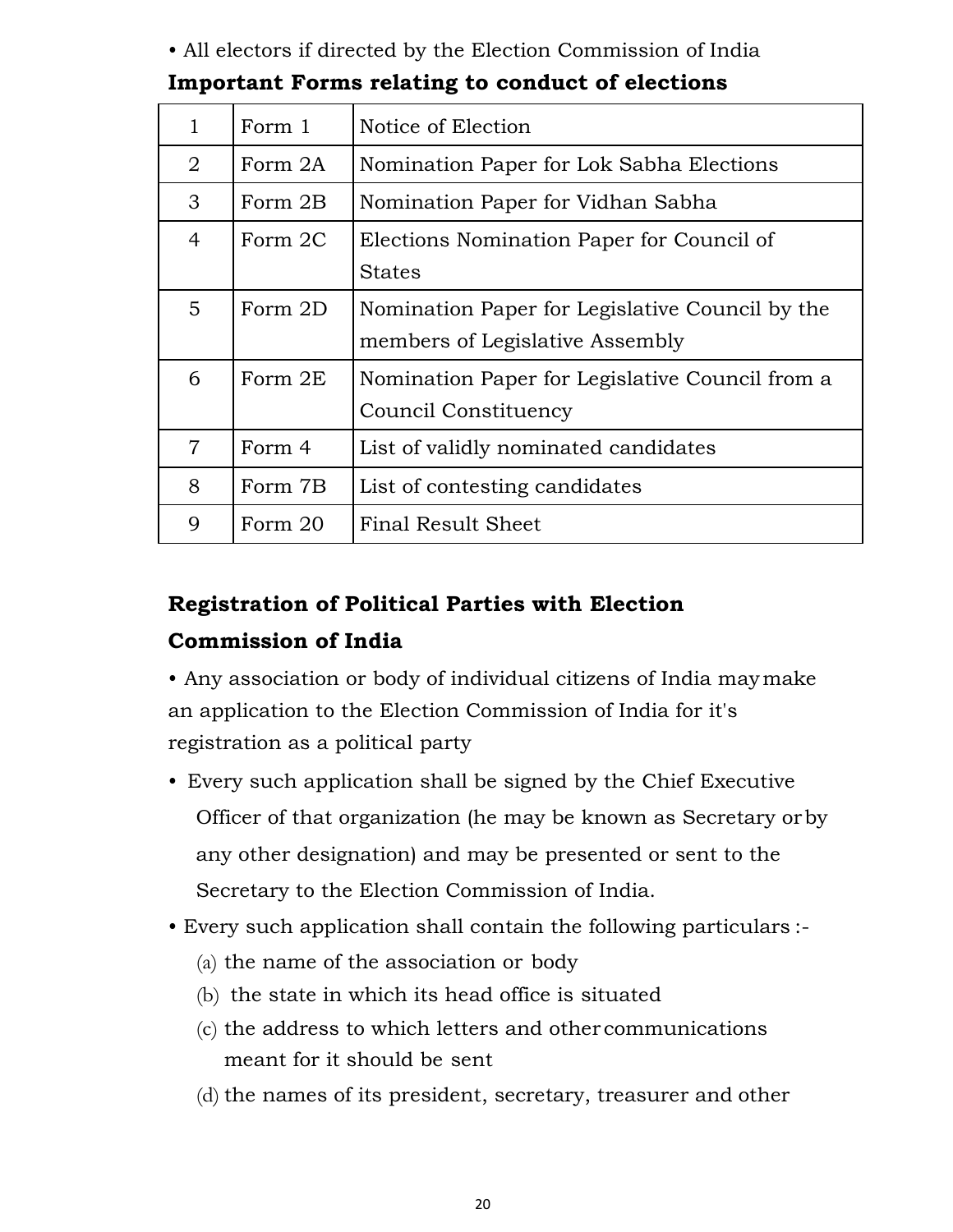Office- bearers

- (e) the numerical strength of its members , and if there are categories of its numbers , the numerical strength in each category
- (f) Whether it has any local unit, if so, at what level
- (g) Whether it is represented by any member or members in either House of Parliament or of any State Legislature, if so, number of such members.
- Such application shall be accompanied by a copy of the memorandum or rules and regulations of the association orbody

## **Election Petition**

- No election shall be called in question except by an election petition presented as per provisions in laws.
- Election Petitions shall be submitted in High Court only.
- Election Petitions must be submitted within 45 days fromthe date of election of returned candidate.
- Only elected candidates and other contesting candidates against whom allegations of any corrupt practice are made, can bemade the respondents in the Election Petition.
- Election Commission of India, Chief Electoral Officer, District Election officer, Returning Officer or any other government officials cannot be made party in the array of respondents in the Election Petition.

## **Corrupt Practice & Certain Election Offences**

### **Corrupt Practice**

- Bribery
- Undue influence
- The appeal by a candidate or his agent or by any other person with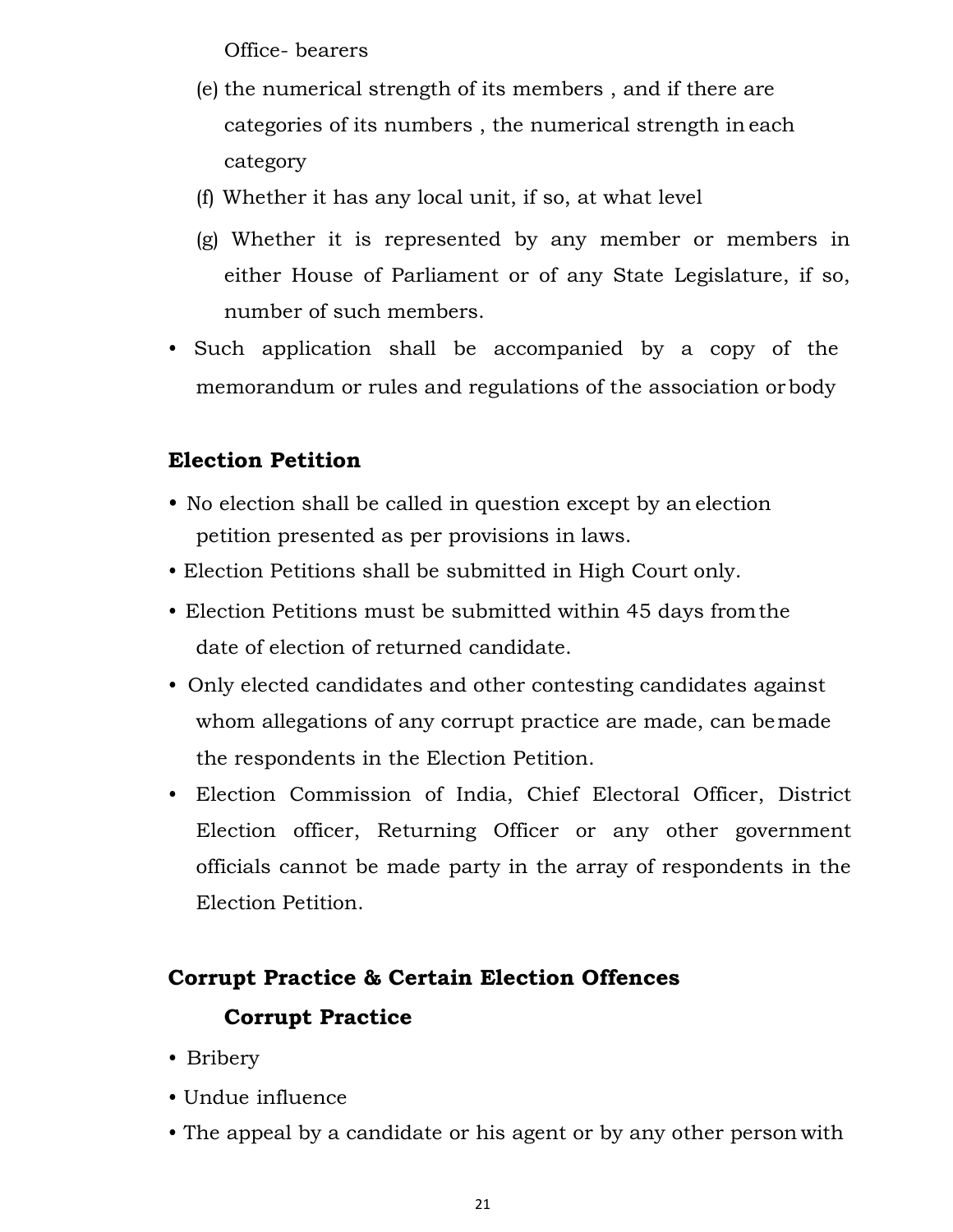Consent of candidate or his election agent to vote or refrain from voting.

- Promotion of enmity or hatred between two different classes of citizens
- Propagation of the practice or the commission of sati or its glorification
- Publication of any statement which is false in relation to personal character or conduct of any election
- Hiring or procurement of any vehicle by candidate or his agent or any person with the consent of candidate or his agent , for transporting electors to/from polling station.
- Incurring or authorizing of expenditure in contravention of section 77

• Obtaining or procuring or abetting or attempting for furtheranceof the prospects of election from any person in the service of Government.

• Booth Capturing by a candidate or his agent or other person

## **Electoral Offences**

- Promoting enmity between classes in connection with election
- Taking public meetings during period of forty-eighthours ending with hours fixed for conclusion of poll
- Disturbances at election meetings
- Offence connected with the printing of pamphlets, posters etc.
- Maintenance of secrecy of voting
- Doing any act for the prospects of the election of a candidate by election officers
- Canvassing in or near polling stations
- Disorderly conduct in or near polling station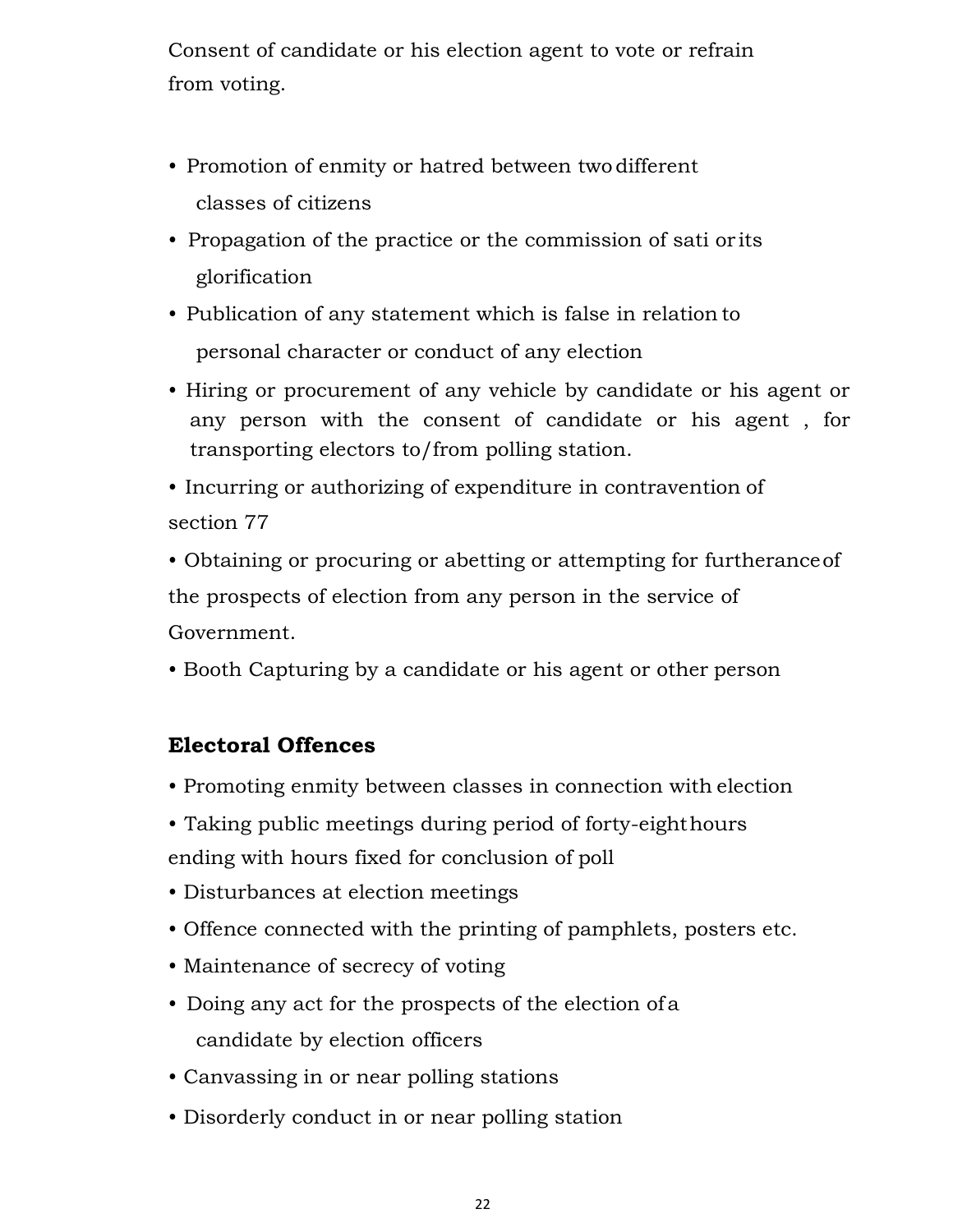- Misconduct at polling station
- Failure to observe procedure for voting
- Illegal hiring or procuring of conveyance at elections
- Breaches of official duty in connection with election
- Government servant acting as election agent, polling agentor counting agent
- Going arms to or near polling station
- Removal of ballot papers from polling station to be an offence
- Other offences as mentioned in election laws/acts

# **C) Disqualification for members of Parliament and State Legislatures**

"Disqualified" means disqualified for being chosen as, and being, a member of either House of Parliament or of the Legislative Assembly or Legislative Council of a State.

# **Disqualification on conviction for certain offences**

According to Section 8 of the Representation of the People

Act, 1951 (1) a person convicted of an offence punishable under:-

| Indian Penal Code             |                                           |  |  |  |
|-------------------------------|-------------------------------------------|--|--|--|
| Section 153 A                 | Offence of promoting enmity between       |  |  |  |
|                               | different groups on ground of religion,   |  |  |  |
|                               | race, place of birth,                     |  |  |  |
|                               | Residence, language, etc. and doing acts  |  |  |  |
|                               | prejudicial to maintenance of             |  |  |  |
|                               | harmony or                                |  |  |  |
| Section 171 E                 | Offence of bribery or                     |  |  |  |
| Section 171F                  | Offence of undue influence or personation |  |  |  |
|                               | at an election                            |  |  |  |
|                               | or                                        |  |  |  |
| Sub-Section $(1)$ or $(2)$ of | Offences relating to rape or              |  |  |  |
| Section 376 or 376 A or       |                                           |  |  |  |
| 376 B or 376 C or 376         |                                           |  |  |  |
| Ð                             |                                           |  |  |  |
| Section 498                   | A Offence of cruelty by                   |  |  |  |
|                               | husband or relative of husband or         |  |  |  |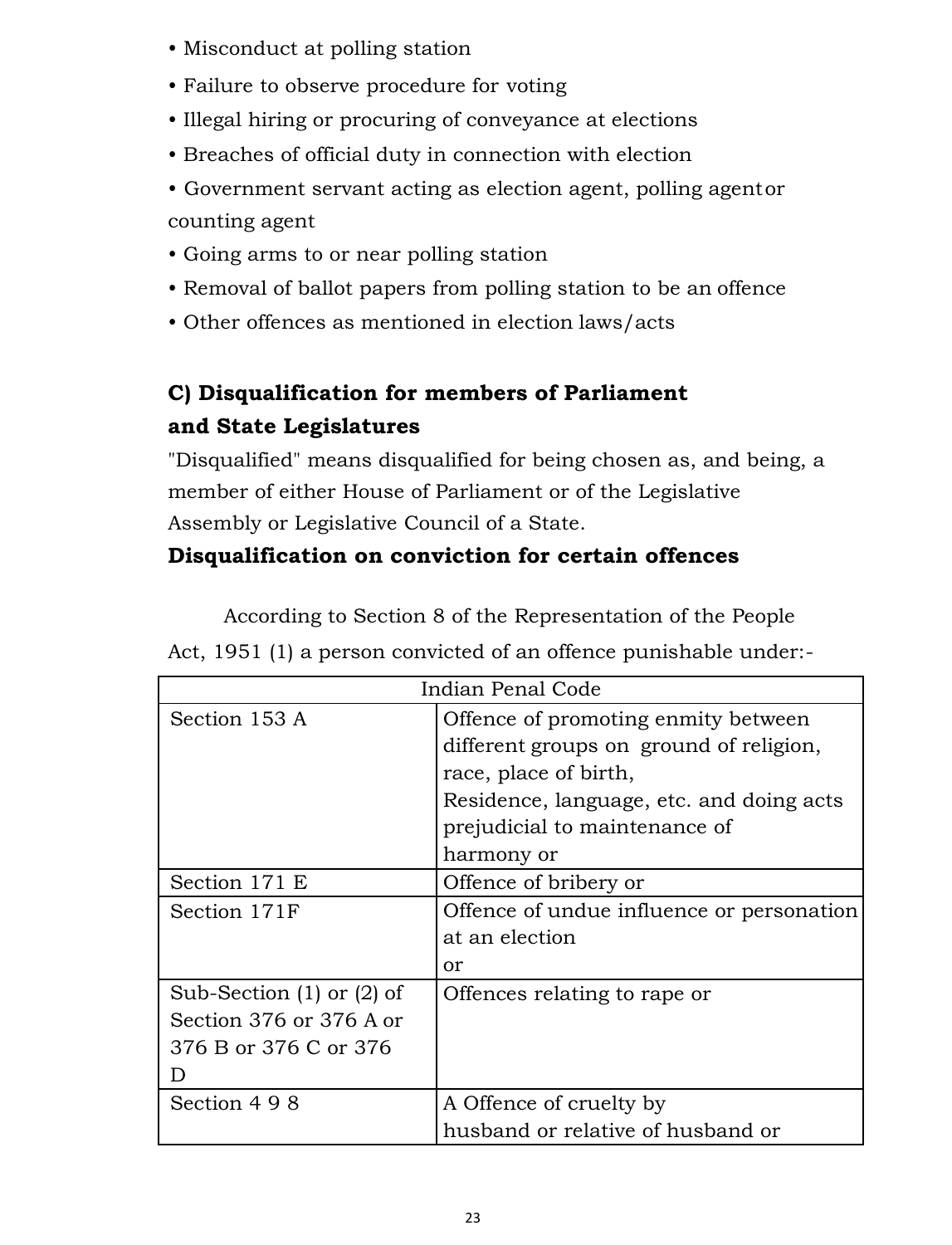| Sub-Section $(2)$ or $(3)$ of | making<br>Offence<br>$\circ$ f<br>statement  |  |  |
|-------------------------------|----------------------------------------------|--|--|
| Section $505$                 | creating or promoting enmity, hatred or      |  |  |
|                               | ill-will between classes or offence relating |  |  |
|                               | to such statement in any place of worship    |  |  |
|                               | or in any assembly engaged in the            |  |  |
|                               | performance of                               |  |  |
|                               | religious<br>religious<br>worship<br>or      |  |  |
|                               | ceremonies or                                |  |  |
| The Protection of Civil       | Which provides for punishment for the        |  |  |
| Rights Act, 1955              | preaching and practice of                    |  |  |
|                               | "Untouchability" and for the                 |  |  |
|                               | enforcement of any disability arising        |  |  |
|                               | there from or                                |  |  |
| Section 11 of the             | Offence of importing or exporting            |  |  |
| Customs Act, 1962             | prohibited goods or                          |  |  |
|                               |                                              |  |  |
| Sections 10 to 12 of the      | Offence of being a member of an association  |  |  |
| <b>Unlawful Activities</b>    | declared unlawful offence relating to        |  |  |
| (Prevention) Act, 1967        | contravention of an order<br>made in         |  |  |
|                               | Respect of a notified place or               |  |  |
| The Foreign Exchange          |                                              |  |  |
| (Regulation) Act, 1973        |                                              |  |  |
| or                            |                                              |  |  |
| The Narcotics Drugs           |                                              |  |  |
| and Psychotropic              |                                              |  |  |
| Substances Act, 1985 or       |                                              |  |  |
| The Terrorists and            |                                              |  |  |
| <b>Disruptive Activities</b>  |                                              |  |  |
| (Prevention) Act, 1987        |                                              |  |  |
| Section 3                     | Offence of committing terrorist acts or      |  |  |
|                               |                                              |  |  |
| Section 4                     | Offence of committing disruptive activities  |  |  |
|                               | <sub>or</sub>                                |  |  |
| Section 7 of the Religious    | Offence or contravention of the provision of |  |  |
| Institutions Act, 1988        | Sections 3(Prevention of Misuse) to 6 or     |  |  |
| The Representation of         |                                              |  |  |
| the People Act, 1951          |                                              |  |  |
|                               |                                              |  |  |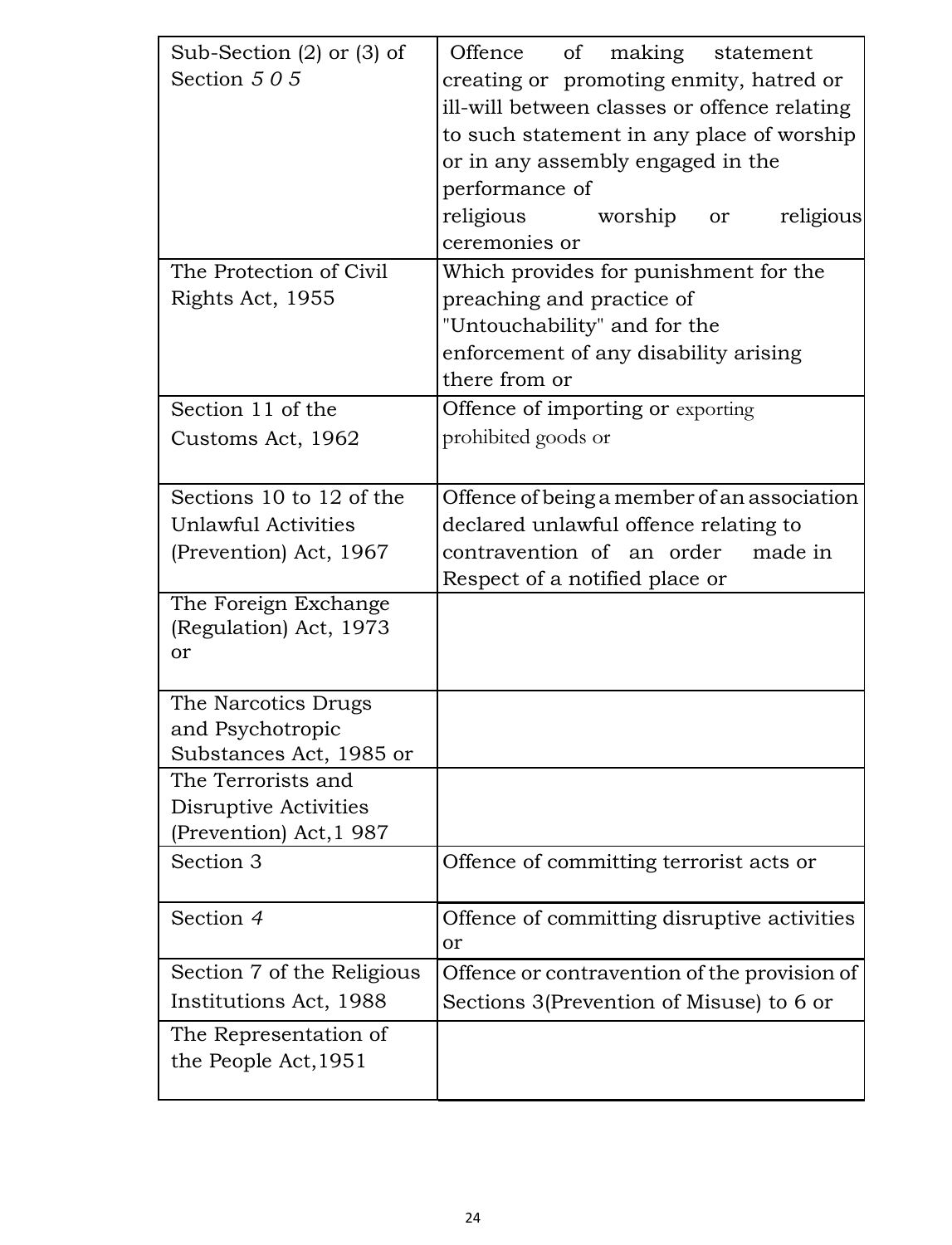| Section 125                                         | Offence of promoting enmity between<br>classes in connection with the election<br><sub>or</sub> |  |  |  |
|-----------------------------------------------------|-------------------------------------------------------------------------------------------------|--|--|--|
| Section 135                                         | Offence of removal of ballot papers from<br>polling papers from polling stations or             |  |  |  |
| Section 135a                                        | Offence of booth<br>capturing<br>or                                                             |  |  |  |
| Clause (a) of sub -<br>section $(2)$ of Section 136 | Offence<br>of<br>fraudulently<br>defacing or fraudulently destroying<br>any nomination          |  |  |  |
| Section 6 of the                                    | Offence of conversion of a place                                                                |  |  |  |
| Places of Worship                                   | of worship or                                                                                   |  |  |  |
| (Special Provisions)                                |                                                                                                 |  |  |  |
| Act, 1991                                           |                                                                                                 |  |  |  |
| Prevention of Insults to                            |                                                                                                 |  |  |  |
| National Honor Act,                                 |                                                                                                 |  |  |  |
| 1971                                                |                                                                                                 |  |  |  |
| Section 2                                           | Offence of insulting the Indian<br>National Flag or the Constitution of<br>India or             |  |  |  |
| Section 3                                           | Offence of preventing singing                                                                   |  |  |  |
|                                                     | of National Anthem                                                                              |  |  |  |

Shall be disqualified for a period of 6 years from the date of such conviction. (The quantum of punishment is immaterial).

(2) A person convicted for the contravention of-

- (a) any law providing for the prevention of hoarding or profiteering or
- (b) any law relating to the adulteration of the food or drugs or
- (c) any provisions of the Dowry Prohibition Act, 1961 or
- (d) any provisions of the Commission of Sati (prevention) Act, 1987

And sentenced to imprisonment for not less than 6 months, shall be disqualified from the date of such conviction and shall continue to be disqualified for a further period of 6 years since his release.

(3) A person convicted of any offence and sentenced to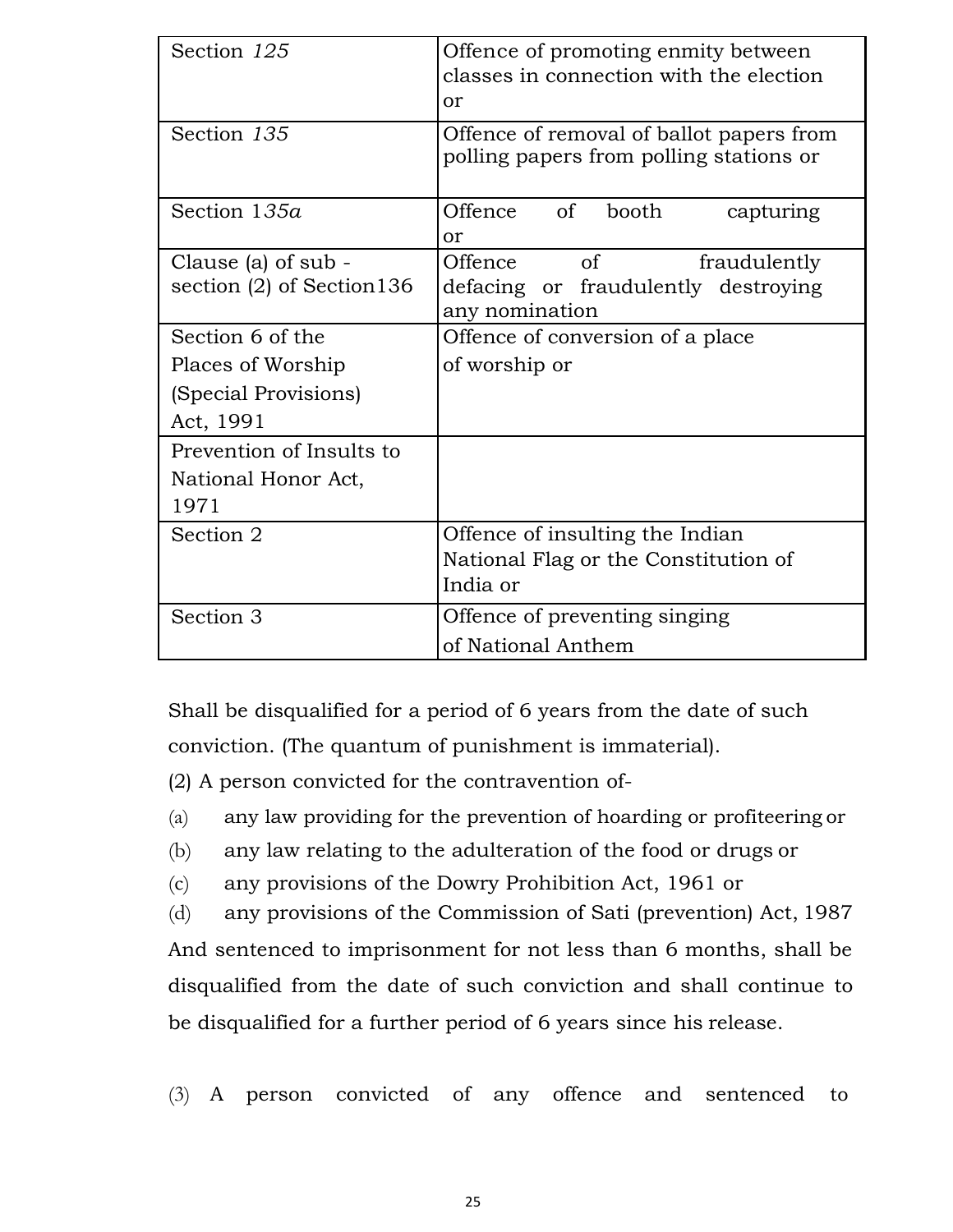imprisonment for not less than 2 years (other than an offence referred to in sub-section (1) or sub-section (2) above), shall be disqualified from the date of such conviction and shall continue to be disqualified for a further period of 6 years since his release.

(4) Notwithstanding anything in sub-section (1) or sub-section (2) or sub-section (3), a disqualification under either sub-section shall not, in the case of a person who on the date of the conviction is a member of Parliament or the Legislature of a State, take effect until 3 months have elapsed from the date or, if within that period an appeal or application for revision is brought in respect of the conviction or the sentence, until that appeal or application is disposed of by the court.

#### **Disqualification on ground of corrupt practices**

According to Section 8 A of the Act, the case of every person found guilty of a corrupt practice by an order under Section 99 of the Representation of the People Act, 1951 (made by the High Court at the conclusion of the trial of an Election Petition in case where a charge is made in an Election Petition of any corrupt practice having been committed at an election), shall be submitted, as soon as may be, after such order takes effect, by such authority as the Central Government may specify in this behalf, to the President for determination of the question as to whether such person shall be disqualified and if so, for what period. Provided that the period for which any person may be disqualified shall in no case exceed 6 years from the date on which the order made in relation to him under Section 99 takes effect.

The Central Government has specified -

(a) in relation to an election to the House of the People or the Council of States, the Secretary-General of the House ofthe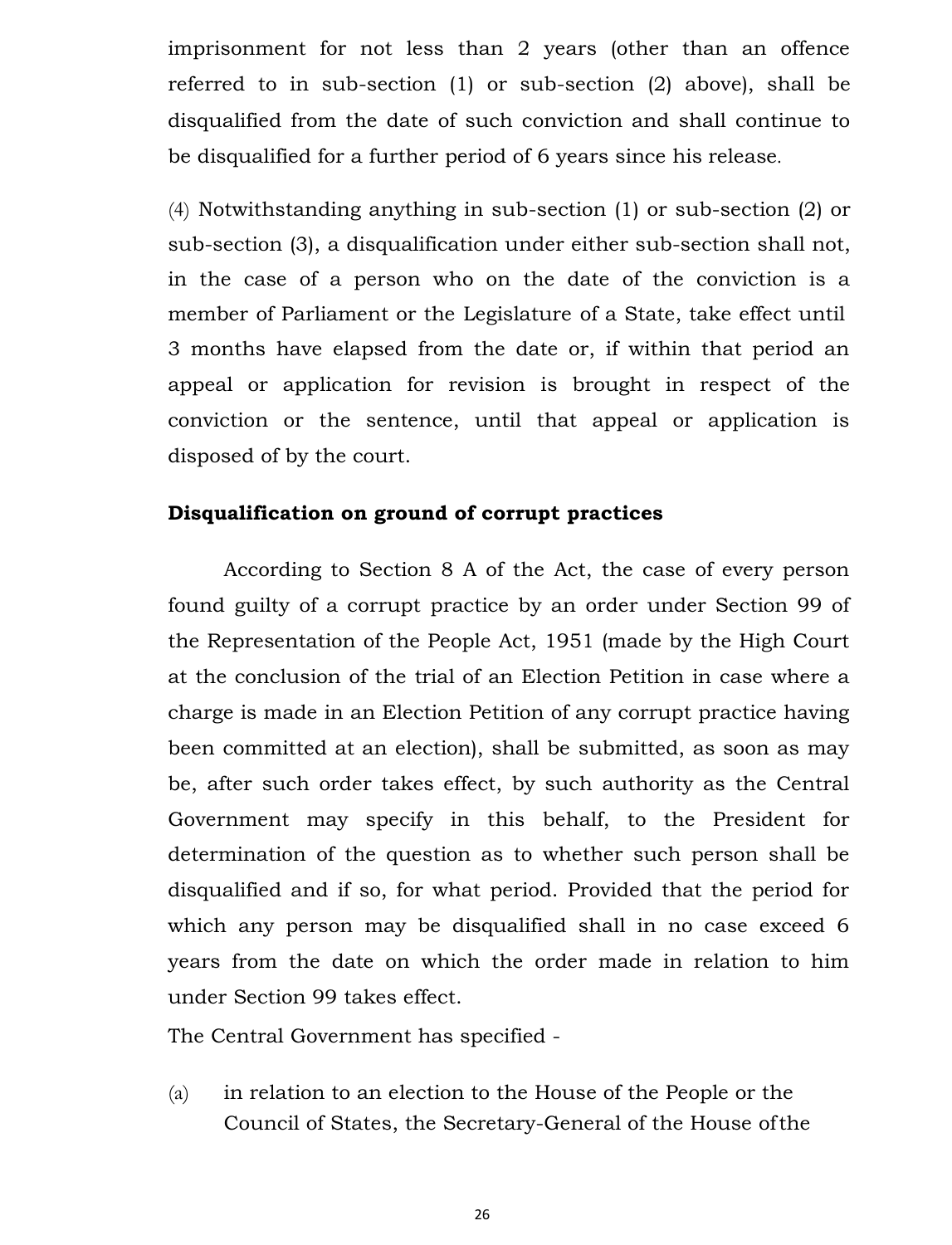People or the Council of States, as the case may be, and

(b) in relation to an election to the Legislative Assembly or to the Legislative Council of a State, the Secretary of the Legislative Assembly or the Legislative Council of a State, as the case may be, as the authority for the above purpose)

Before giving his decision on any question indicated above, the President! Governor shall obtain the opinion of the Election Commission and shall act according to such opinion.

#### **Disqualification for dismissal for corruption or disloyalty**

According to Section 9 of the Act, a person who having held an offence under the Government of India or under the Government of any State has been dismissed for corruption or for disloyalty to the State shall be disqualified for a period of 5 years from the date of such dismissal. For this purpose, a certificate issued by the Election Commission to the effect that a person having held office under the Government of India or under the Government of any State has or has not been dismissed for corruption or for disloyalty to the State shall be conclusive proof of that fact. Provided that no certificate to the effect that a person has been dismissed for corruption or for disloyalty to the State shall be issued unless an opportunity of being heard has been given to the said person.

#### **Disqualification for office under Government Company**

According to Section 10 of the Act, a person shall be disqualified if, and so long as, he is a managing agent, manager or secretary of any company or corporation (other than a co-operative society) in the capital of which the appropriate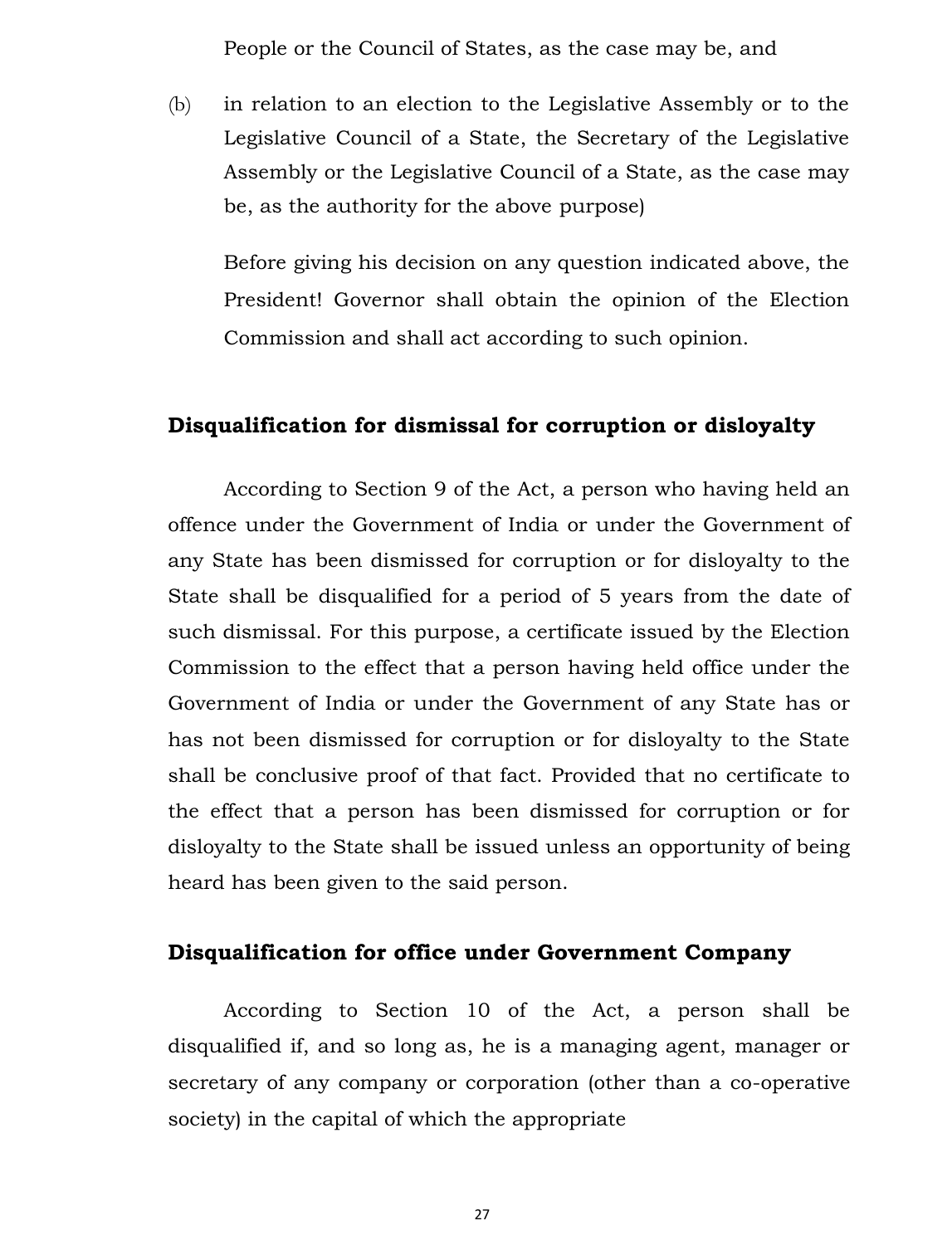Government has not less than 25% share.

# **Disqualification for failure to lodge account of election expenses**

According to Section 10 A of the Act, if the Election Commission is satisfied that a person -

- (a) has failed to lodge an account of election expenses within the time and in the manner required by or under the Act, and
- (b) has no good reason or justification for the failure,

The Election Commission shall, by order published in the official Gazette, declare him to be disqualified and any such person shall be disqualified for a period of 3 years from the date of the order.

#### According to Section 77-

every candidate an election shall, either by himself or by his election agent, keep a separate and correct account of all expenditure in connection with the election incurred or authorized by him or by his agent between the date on which he has been nominated and the date of declaration of the result thereof, both dates inclusive.

- (1) The account shall contain particulars such as expenditure incurred on vehicles, meetings, publicity etc. The total of the said expenditure shall not exceed limit of Rs.25 lakhs in the case of Parliament and Rs.I0 lakhs in the case of Legislative Assembly.
- (2) According to Section 78 of the Act, every contesting candidate at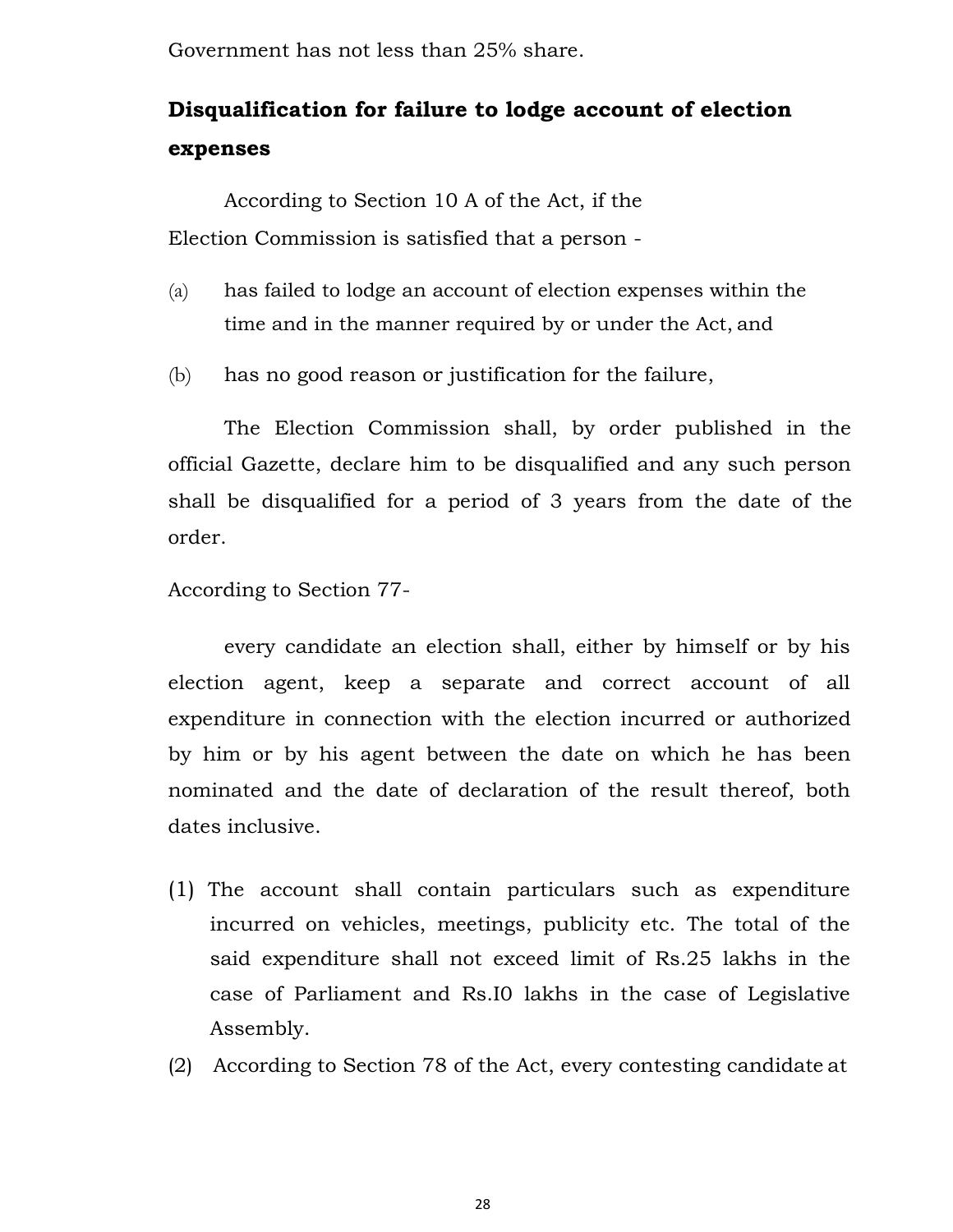an election shall, within 30 days from the date of election of the returned candidate or, if there are more than one returned candidate at the election and the dates of their election are different, the later of those two dates, lodge with the District Election Officer (Returning Officer in the case of a constituency in a Union Territory) an account of his election expenses which shall be a true account of the account kept by him or his agent under Section 771).

#### **Removal or reduction of period of disqualification**

The Election Commission may, for reasons to be recorded, remove any disqualification except under Section 8 A or reduce the period of such disqualification.

#### **D) Electronic Voting Machines (EVM)**

The Election Commission of India has provided nearly 150 thousand Electronic Machines to this State. All elections including General and Bye elections, held after the year 2000 are conducted with help of the EVMs. The most important advantage of EVM is that printing of millions of ballot papers could be dispensed with, as only one ballot paper is required for fixing on the Balloting Unit at each polling station instead of one ballot paper for each individual elector. This has resulted in huge savings by way of cost of paper, printing, transportation, storage and distribution.

Secondly, counting has become very quick and easy and the result can be declared within 3 hours as compared to 30-340 hours, on an average, under the conventional system.

Thirdly, there are no invalid votes under the system of voting under EVMs. The importance of this can be better appreciated, if one knows that in many constituencies, the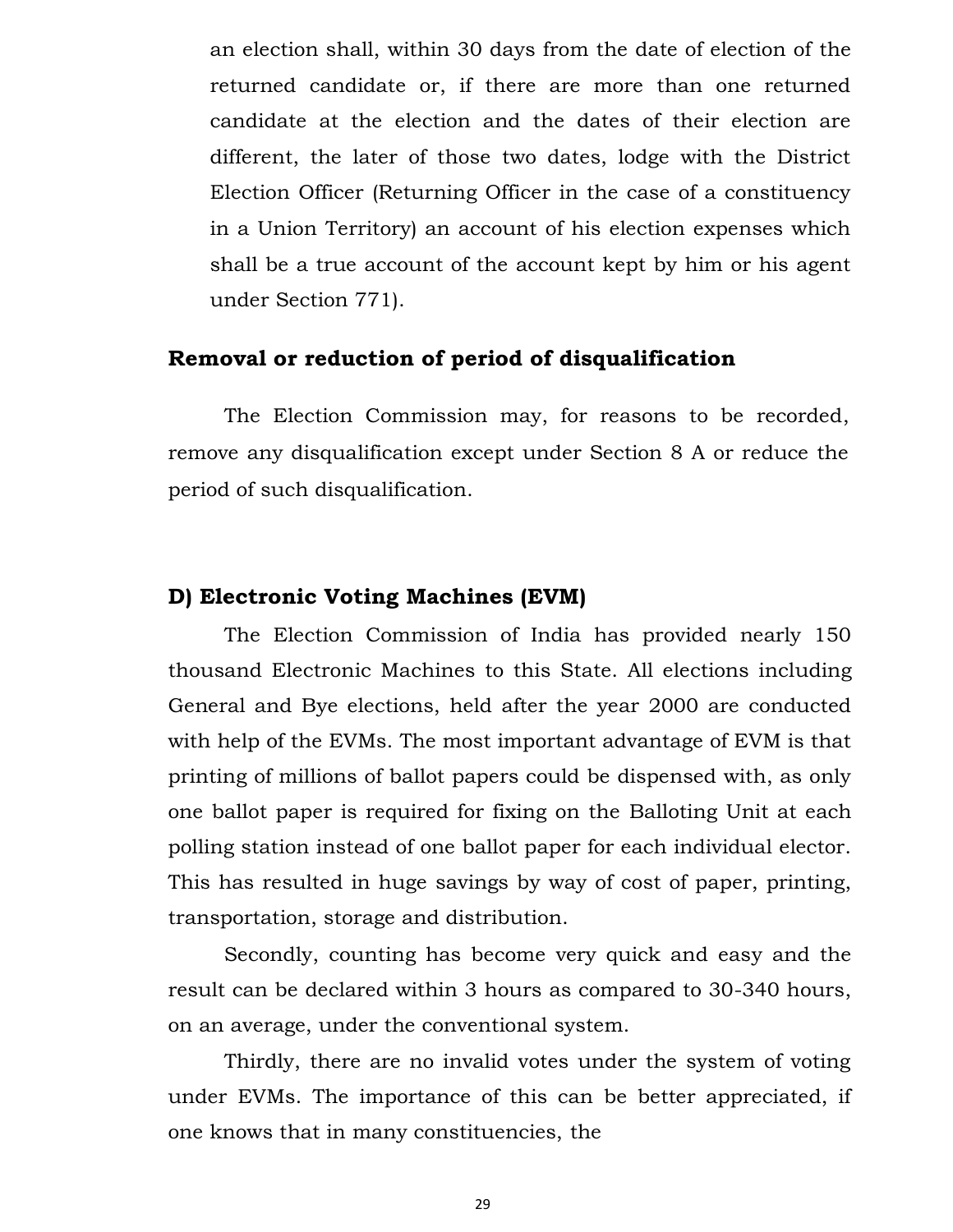Number of invalid votes is more than the winning margin between the winning candidate and the second candidate. To this extent, the choice of the electorate is more correctly reflected due to use of EVMs.

EVMs can record a maximum of 3840 votes. As normally the total number of electors in a polling station will not exceed 1500, the capacity of EVMs is more than sufficient. EVMs are designed to accommodate up to 16 candidates as there are 16 buttons on the Balloting Unit of the EVM. In case of more than 16 candidates in a Constituency, two or more Balloting Units can be attached with one Control Unit of the EVM.

The people in Maharashtra have accepted the EVM very well and the percentage of poll has increased after the introduction of EVMs, which are found to be user friendly and hassle free.

#### **(5) Norms set for the discharge of functions**

The norms of all the important functions of the Chief Electoral Officer, e.g. conducting elections, preparing and revising electoral rolls, preparing election photo identity cards are fixed by the Election Commission of India. The deadlines for each activity and the detailed procedure are declared by the Commission. The Election Commission of India publishes different hand books from time to time, detailing the procedure to be followed by different election functionaries. Detailed guidelines are also issued by the Commission for various activities like revision of electoral rolls, implementation of model code of conduct etc.

# **(6) Rules, regulations, instructions, manuals and Records, held or under the control of Chief Electoral**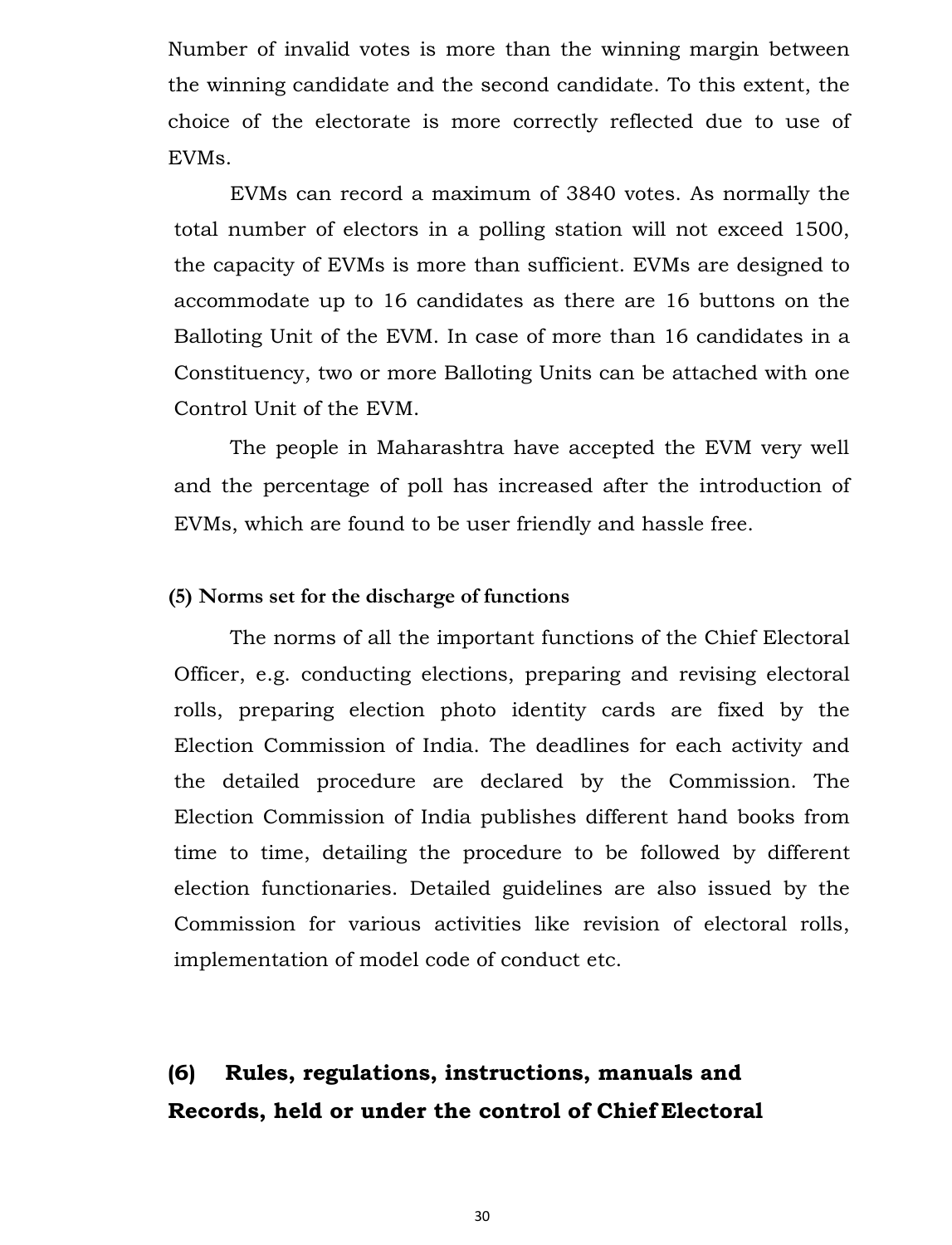#### **Officer used by its employees for discharging its functions.**

All the activities of the organization of the Chief Electoral Officer are governed by the Manual of Election Laws, Vol- I and II, which contain extracts of the Constitution of India, the Representation of the People Act, 1950 and 1951, the Conduct of Election Rules, 1961, the Electoral Registration Rules, 1960 and Other relevant acts and rules. The Election Commission also publishes various Hand Books and guidelines from time to time describing the step by step procedure to be followed by the election staff.

# **7) Statement of the categories of documents that are held by Chief Electoral Officer or under his control**

The list of members of Lok Sabha and Rajya Sabha

- •The list of Members of Maharashtra Legislative Assembly! Council • CDs of Electoral Roll of 288 Assembly Constituencies. Hard copies available with Collectors and District Election Officers
- Affidavits filed by the Candidates along with their nomination papers in general elections to Lok Sabha/ Maharashtra Legislative Assembly are available on this office web-site 'http://ceo.maharashtra.gov.in'. Hard copies are available the District Election Officers! Returning Officers.
- Poll statistics of the last General Elections to Lok Sabha *I* Maharashtra Legislative Assembly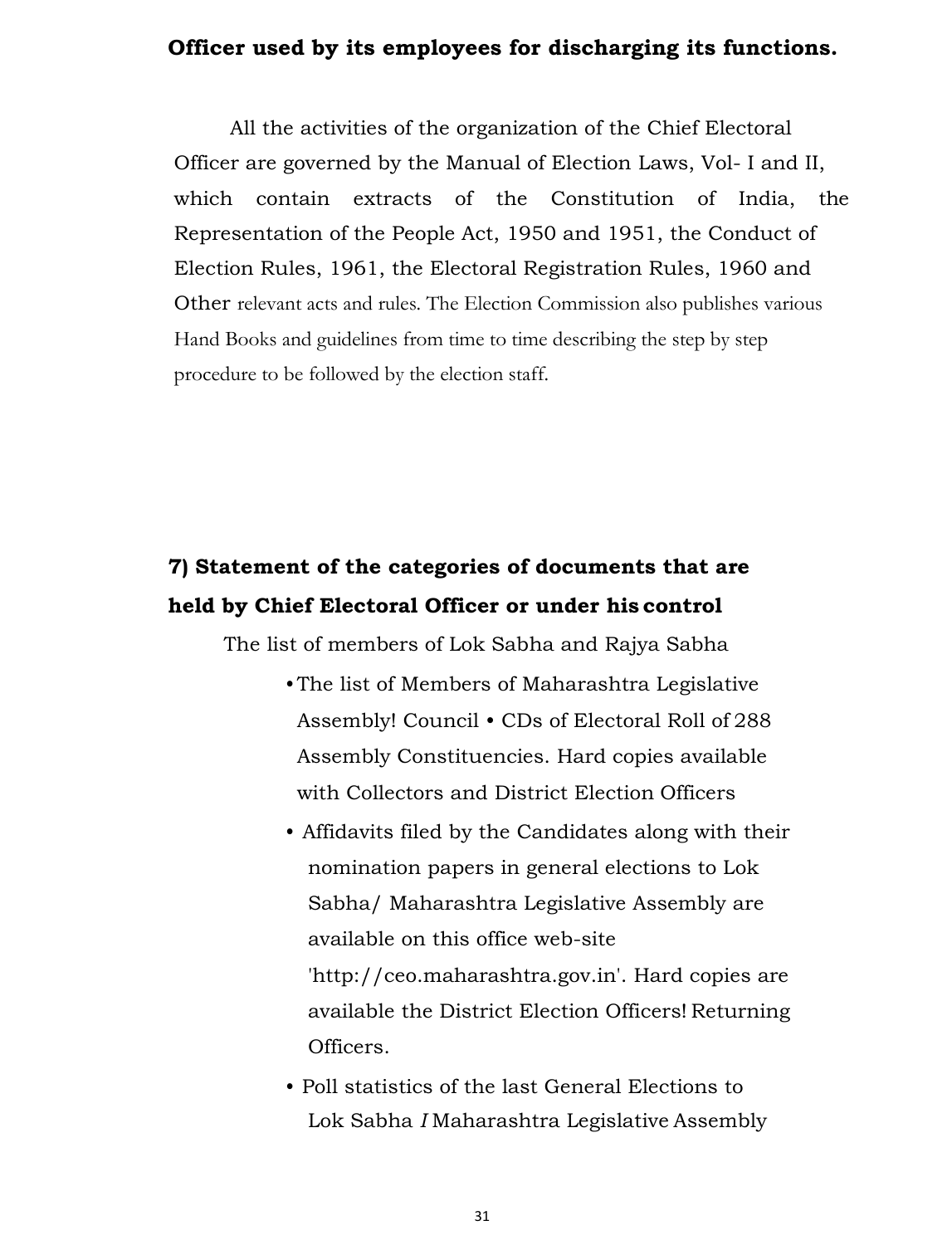• Search facility for Elector's name in the Electoral Rolls of 22 cities having Municipal Corporations (on internet)

Various downloadable forms

• A-B as well as AA-BB forms for political parties

# **8) Particulars of any arrangement that exists for consultation with or representation by, the members of the public in relation to the formulation of it's policy or administration thereof**

Consultations are held with the representatives of political parties and the NGOs at various levels before all major events like conduct of elections, revision of rolls etc. There is, however, no formal committee or forum where Representatives of public are included.

**9) Statement of the boards , councils, committee and other bodies Consisting of two or more persons constituted as it's part or for the purpose of it's advice and as to whether meeting of those boards , councils, committees and other bodies are open to the public or the minutes of such meeting are accessible for public.**

There are no such boards, councils or committees at the level of the Chief Electoral Officer or under it. Policy decisions are taken by the Election Commission of India and are implemented by the office of the Chief Electoral Officer with the assistance of the election machinery at the district level.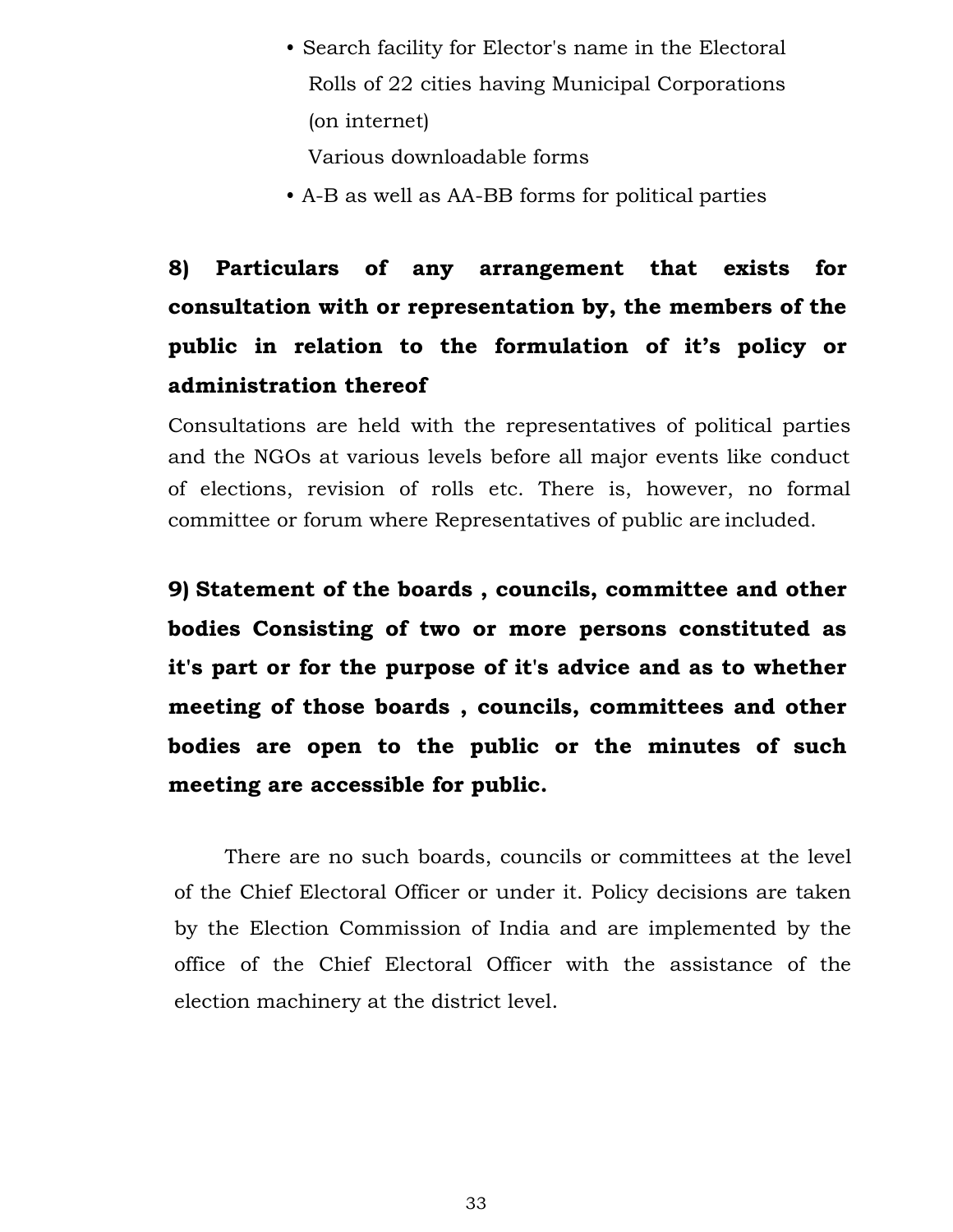# **10) Manner of execution of subsidy programmes Including the amounts allocated and the details**

## **of beneficiaries of such programme.**

There are no subsidy programmes carried out in the office of Chief Electoral Officer.

## **11) Particulars recipients of concessions, permits or authorizations granted.**

No concessions, permits etc. are given by office of the Chief Electoral Officer.

# **12) Details in respect of the information available to or held by Chief Electoral Officer, reduced in electronic form.**

This office has its own website https://ceo.maharashtra.gov.in' and a whole lot of information regarding elections as mentioned above can be easily accessed through Internet.

Information on the following topics is available on the official website of the Chief Electoral Officer.

### **General information**

| Voters Helpline                       | To download various forms,<br>electoral rolls information, Election<br>statistics etc.                                |
|---------------------------------------|-----------------------------------------------------------------------------------------------------------------------|
| Candidate                             | List of Assembly Constituencies<br>and download nomination forms<br>for candidates                                    |
| <b>Election Officers</b><br>Directory | List of District Election Officers and<br>Deputy District Election Officers,<br>Electoral Registration Officers, etc. |
| Vidhan Sabha                          | Affidavits filed by candidates in the<br>last elections, results of last<br>Elections and the list of MLAs.           |
| Lok Sabha                             | Affidavits filed by candidates in the<br>last elections, results of last                                              |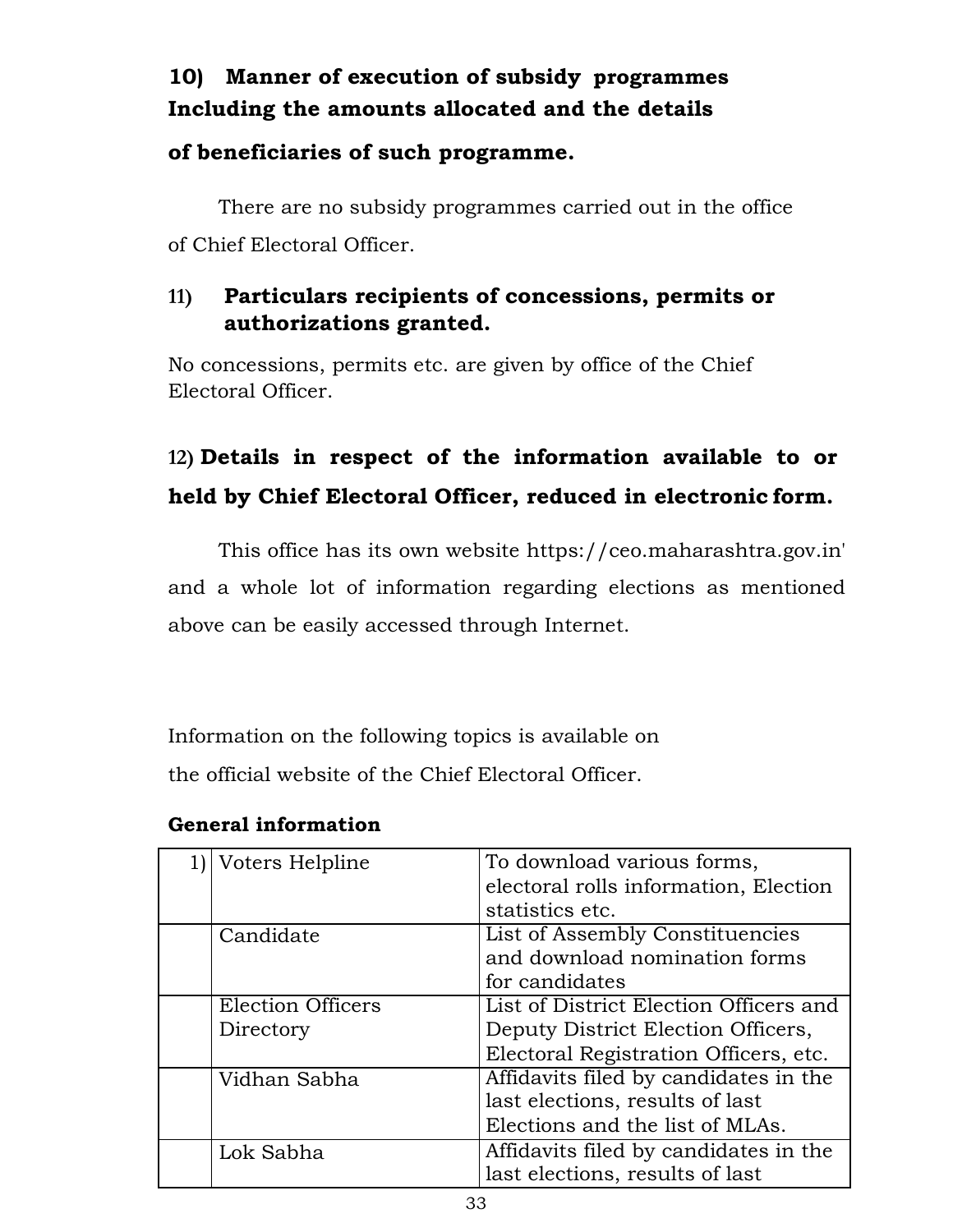|                        | elections and the list of MPs.     |  |  |
|------------------------|------------------------------------|--|--|
| Search Electoral Rolls | The facilities to search names and |  |  |
|                        | other information in the Electoral |  |  |
|                        | Rolls is available on link for all |  |  |
|                        | Municipal Corporation Areas. A     |  |  |
|                        | link to Election Commission of     |  |  |
|                        | India is also available to access  |  |  |
|                        | detailed information on earlier    |  |  |
|                        | elections, rules & regulations,    |  |  |
|                        | notifications, orders of Election  |  |  |
|                        | Commission of India<br>and         |  |  |
|                        | information regarding other states |  |  |
|                        | as well                            |  |  |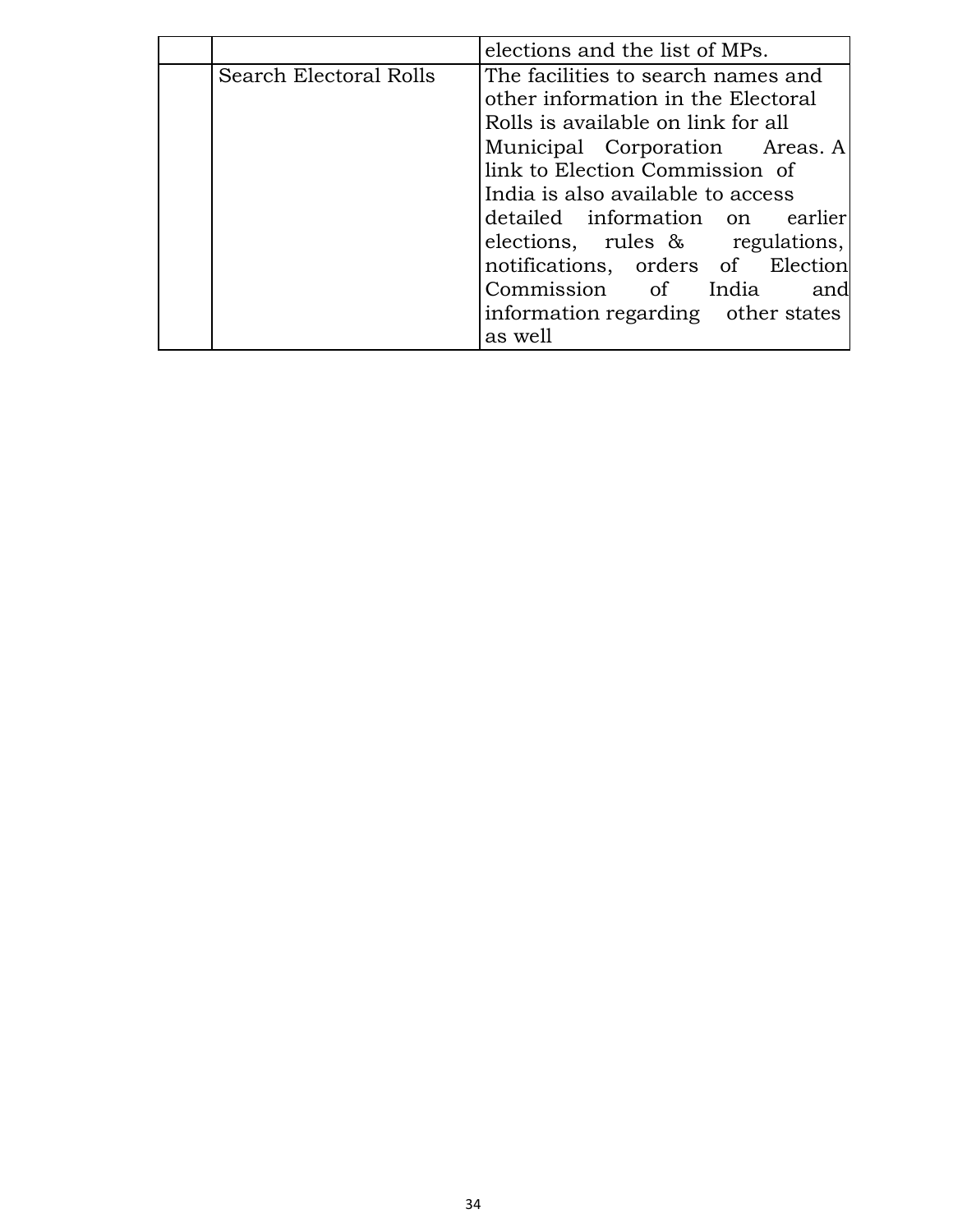# **13) The particulars of facilities available to citizens for obtaining information including the working hours of a library or regarding room, if maintained for public use:**

 This office has its own website 'https://ceo.maharashtra.gov.in' and a whole lot of information regarding elections as mentioned above can be easily accessed through internet. A link to Election Commission of India is also available to access detailed information on earlier elections, rules & regulations, notification, orders of Election Commission of India and information regarding other states as well.

|  | 14) The names, designations and other particulars of |  |  |
|--|------------------------------------------------------|--|--|
|  | the Public Information officers:                     |  |  |

| Serial No.     | Name and Designation of the<br><b>Officers</b>                                                                        | Designated as                           |
|----------------|-----------------------------------------------------------------------------------------------------------------------|-----------------------------------------|
|                | Deputy Secretary and Joint Chief<br>Electoral Officer, Maharashtra<br>State.                                          | Appellate Authority                     |
| $\overline{2}$ | Under Secretary, office of the<br>Chief Electoral Officer General<br>Administration Department,<br>Maharashtra State  | <b>Public Information</b><br>Officer    |
| 3              | Section Officer, office of the Chief<br>Electoral Officer, General<br>Administration Department,<br>Maharashtra State | Assistant Public<br>Information Officer |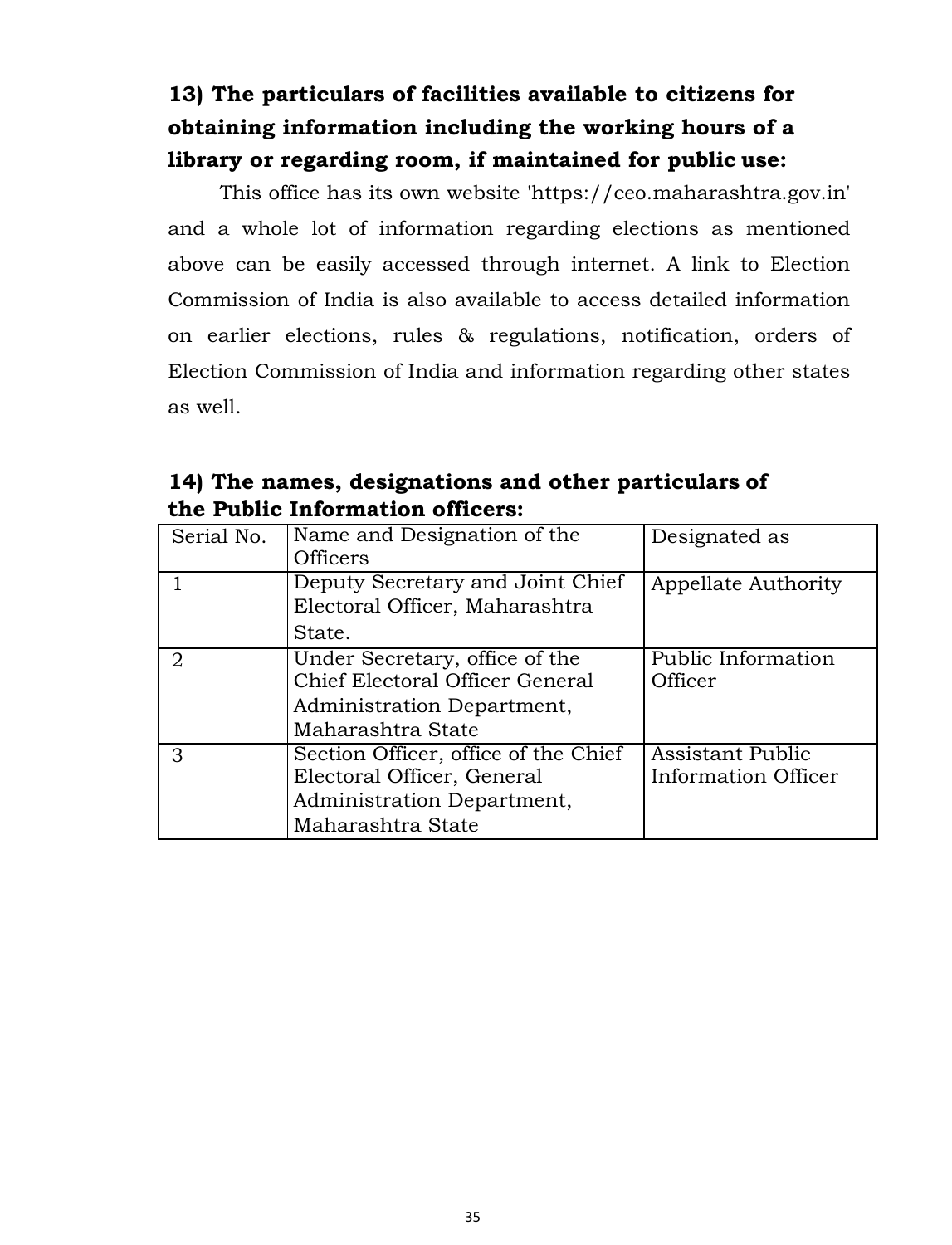# Election Commission of India

## Chief Election Commissioner and Election Commissioner

| <b>Name</b>              | <b>Designation</b>            | <b>Telephone</b> | Fax      | Email                     |
|--------------------------|-------------------------------|------------------|----------|---------------------------|
| Shri. Rajeev Kumar       | <b>Chief Election</b>         | 23052132         | 23052249 | cec@eci.gov.in            |
|                          | Commissioner                  | 23052134         |          |                           |
| Sh. Anup Chandra         | <b>Election Commissioner</b>  | 23052137         | 23052139 |                           |
| Pandey                   |                               | 23052138         |          |                           |
| Shri. Umesh Sinha        | <b>Secretary General</b>      | 23052226         | 23052227 | decus@eci.gov.in          |
|                          |                               | 23052081         |          |                           |
| Shri. Dharmendra         | Sr. Dy. Election              | 23052180         | 23052234 | d.s@nic.in                |
| Sharma                   | Commissioner                  | 23052228         |          |                           |
| Shri. Sudeep Jain        | Sr. Dy. Election              | 23052004         |          | sudeep. jain@eci.gov.in   |
|                          | Commissioner                  |                  |          |                           |
| Shri Nitesh Vyas         | Dy. Election                  | 23052093         | 23052234 | decis@eci.gov.in          |
| Shri. Chandra Bhushan    | Commissioner                  | 23052032         |          |                           |
| Kumar                    | Dy. Election<br>Commissioner  | 23052135         | 23052136 | decck@eci.gov.in          |
|                          |                               | 23052239         |          |                           |
| Smt. Sheyphali B. Sharan | DG and Spoke Person of<br>ECI |                  |          | ecipib@gmail.com          |
| Mr. Mukesh Meena         | Director (EDMD)               | 23052107         |          | mukesh.meena@gov.in       |
| Ms. A. Mona Sreenivas    | Director (Coordination)       | 23052021         |          | diretor-ams@eci.gov.in    |
| Shri Vijay Kumar Pandey  | Director (Law)                | 23052237         | 23052238 | vijay78@eci.gov.in        |
| Shri. Kamal Kumar        | Director (IT)                 | 23052026         |          | director-it2@eci.gov.in   |
| Agrawal                  |                               |                  |          |                           |
| Shri. Ashok Kumar        | Director (IT) $O & M$         | 23052073         | 23052110 | dirit@eci.gov.in          |
| Shri Pankaj Srivastava   | Director                      | 23052061         |          |                           |
| Shri Yashvendra Singh    | Director                      | 23052149         |          |                           |
| Smt. Rachana Gupta       | Director (Official            | 23052248         |          |                           |
|                          | Language)                     |                  |          | rachanagupta@eci.gov.in   |
| Shri Santosh Ajmera      | Director (SVEEP)              | 23052086         | 358      | $dir$ -media@eci.gov.in   |
| Shri. Y. Standhope       | Sr. Principal Secretary       | 23052241         | 23052046 | ystandhope@eci.gov.in     |
| Shri. Varinder Kumar     | Sr. Principal Secretary       | 23052242         | 23052065 | varinderkr@eci.gov.in     |
| Shri. K. N. Bhar         | Sr. Principal Secretary       | 23052014         | 23052061 | kbhar@eci.gov.in          |
| Shri. N. N. Butolia      | Sr. Principal Secretary       | 23052016         | 23052050 | narendrab@eci.gov.in      |
| Shri. Sumit Mukherjee    | Sr. Principal Secretary       | 23052246         | 23052001 | smukherjee@eci.gov.in     |
| Shri. K.D.K. Verma       | Secretary                     | 23052060         | 23052060 | dilvar $65@$ gmail.com    |
| Shri. S. B. Joshi        | Secretary                     | 23052033         | 23052033 | sbjoshi@eci.gov.in        |
| Shri. P. K. Sharma       | Secretary                     | 23052057         | 23052057 | pramod@eci.gov.in         |
| Shri. Darsuo Thang       | Secretary                     | 23052062         | 23052062 | darsuo.thang@eci.gov.in   |
| Shri. Malay Mallick      | Secretary                     | 23052058         |          |                           |
| Shri. Avinash Kumar      | Secretary                     | 23052055         |          | avinash.kr@eci.gov.in     |
| Shri. Arvind Anand       | Secretary                     | 23052063         |          |                           |
| Shri. Rahul Sharma       | Secretary (protocol)          | 23052070         | 23052090 | rahulsharma.eci@gmail.com |
| Shri. Ajoy Kumar         | Secretary                     | 23052067         |          | ajoykumar@eci.gov.in      |
| Shri. Mohammed Umar      | Secretary                     | 23052066         |          | mohammed.umar@eci.gov.in  |
| Shri. T. C. Kom          | Secretary                     | 23052075         |          | tckom@eci.gov.in          |
| Ms. Pushpa N. Lakra      | Secretary                     | 23052074         |          |                           |
| Shri. N. T. Bhutia       | Secretary                     | 23052083         |          | ntbhutia@eci.gov.in       |
| Shri. B. C. Patra        | Secretary                     | 23052079         |          |                           |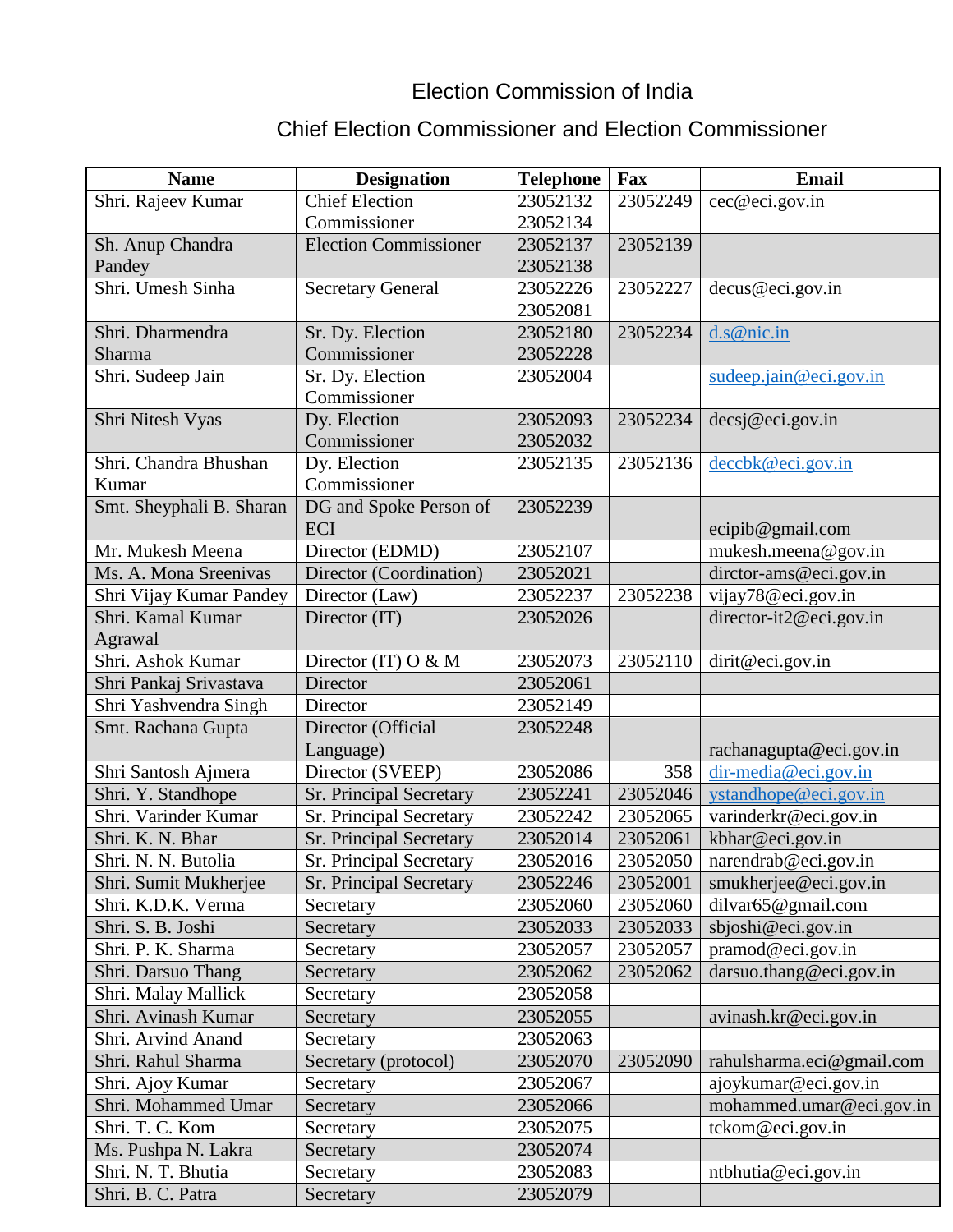| Shri. A. K. Pathak                       | Secretary              | 23052062 |          |                            |
|------------------------------------------|------------------------|----------|----------|----------------------------|
| Shri. Sumankumar Das                     | Secretary              | 23052082 |          | sumandas34@gmail.com       |
| Shri. Jaydeb Lahiri                      | Secretary              | 23052020 |          |                            |
| Shri. Anoop Kumar                        | Secretary              | 23052071 |          |                            |
| Shri. Rakesh Kumar                       | Secretary              | 23052077 |          |                            |
| Shri. Kumar Rajeev                       | Secretary              | 23052247 |          |                            |
| Shri. Madhusudan Gupta                   | Secretary (EVM)        | 23052235 |          |                            |
|                                          |                        |          |          |                            |
| Shri. Sujeet Kumar<br>Mishra             | Secretary              | 23052064 |          |                            |
| Shri. Ajay Kumar Verma                   | Secretary              | 23052017 |          |                            |
| Shri. Binod Kumar                        | Secretary              | 23052151 |          |                            |
| Shri. Ashwani Kumal                      | Secretary              | 23052019 |          |                            |
| Mohal                                    |                        |          |          |                            |
| Shri. Soumyajit Ghosh                    | <b>Under Secretary</b> | 23052155 | 23318497 | soumyajit.g@eci.gov.in     |
| Shri. Sanjeev Kumar                      | <b>Under Secretary</b> | 23052144 |          |                            |
| Prasad                                   |                        |          |          |                            |
| Shri. Santosh Kumar                      | <b>Under Secretary</b> | 23052096 |          |                            |
| Dubey                                    |                        |          |          |                            |
| Shri. Vasdev Arora                       | <b>Under Secretary</b> | 23052165 |          |                            |
| Shri. Rajiv Rajan                        | <b>Under Secretary</b> | 23052164 |          |                            |
| Shri. Amit Kumar                         | <b>Under Secretary</b> | 23052097 |          |                            |
| Shri. Pawan Diwan                        | <b>Under Secretary</b> | 23052133 |          |                            |
| Smt. Lata Tripathi                       | <b>Under Secretary</b> | 23052050 |          |                            |
| Shri. Mukesh Kumar                       | <b>Under Secretary</b> | 23052250 |          |                            |
| Shri. Santosh Kumar                      | <b>Under Secretary</b> | 23052102 |          | santosh.kumar77@eci.gov.in |
| Shri. Navin Kumar                        | <b>Under Secretary</b> | 23052119 |          |                            |
|                                          | <b>Under Secretary</b> | 23052113 |          |                            |
| Shri. K. P. Singh                        |                        |          |          | kpseci78@eci.gov.in        |
| Shri. Ritesh Singh                       | <b>Under Secretary</b> | 23052104 |          | ritesh@eci.gov.in          |
| Ms. Tanuj Kumari<br>Shri. Abhishek Mohan | <b>Under Secretary</b> | 23052039 |          |                            |
|                                          | <b>Under Secretary</b> | 23052181 |          | abhishek.mohan@eci.gov.in  |
| Shri. Rakesh Kumar                       | <b>Under Secretary</b> | 23052129 |          | rakesh@eci.gov.in          |
| Shri. Prafull Awasthi                    | <b>Under Secretary</b> | 23052141 |          | prafullawasthi@eci.gov.in  |
| Shri Rakesh Kumar Saini                  | <b>Under Secretary</b> | 23052498 |          |                            |
| Shri. O. P. Shahni                       | <b>Under Secretary</b> | 23052069 |          |                            |
| Shri. Ranjan Aggrawal                    | <b>Under Secretary</b> |          | 254      |                            |
| Shri. Kaptan Chand                       | <b>Under Secretary</b> | 23052158 |          |                            |
| Shri. Teetav Rao                         | <b>Under Secretary</b> | 23052099 |          |                            |
| Shri. Abhishek Tiwari                    | <b>Under Secretary</b> | 23052037 |          |                            |
| Shri. Love Kush Yadav                    | <b>Under Secretary</b> | 23052033 |          | lovekush2S@eci.gov.in      |
| Shri. Rajesh Kumar<br>Singh              | <b>Under Secretary</b> | 23052131 |          |                            |
| Shri. Dilip Kumar Mahto                  | <b>Under Secretary</b> | 23052080 |          |                            |
| Shri. Naresh Kumar                       | <b>Under Secretary</b> |          | 314      |                            |
| Shri. Brijesh Kumar                      | <b>Under Secretary</b> |          |          |                            |
| Ms. Guncha Batra Aneja                   | <b>Under Secretary</b> | 23052072 |          |                            |
| Shri. Anoop Kumar                        | <b>Under Secretary</b> | 23052068 |          |                            |
| Khakhlary                                |                        |          |          |                            |
| Shri Manish Kumar                        | <b>Under Secretary</b> |          |          |                            |
| Shri Sanjay Kumar                        | <b>Under Secretary</b> |          |          |                            |
| Shri Anil Kumar                          | <b>Under Secretary</b> |          |          |                            |
| Ms. Anuradha Singh                       | <b>Under Secretary</b> |          |          |                            |
|                                          |                        |          |          |                            |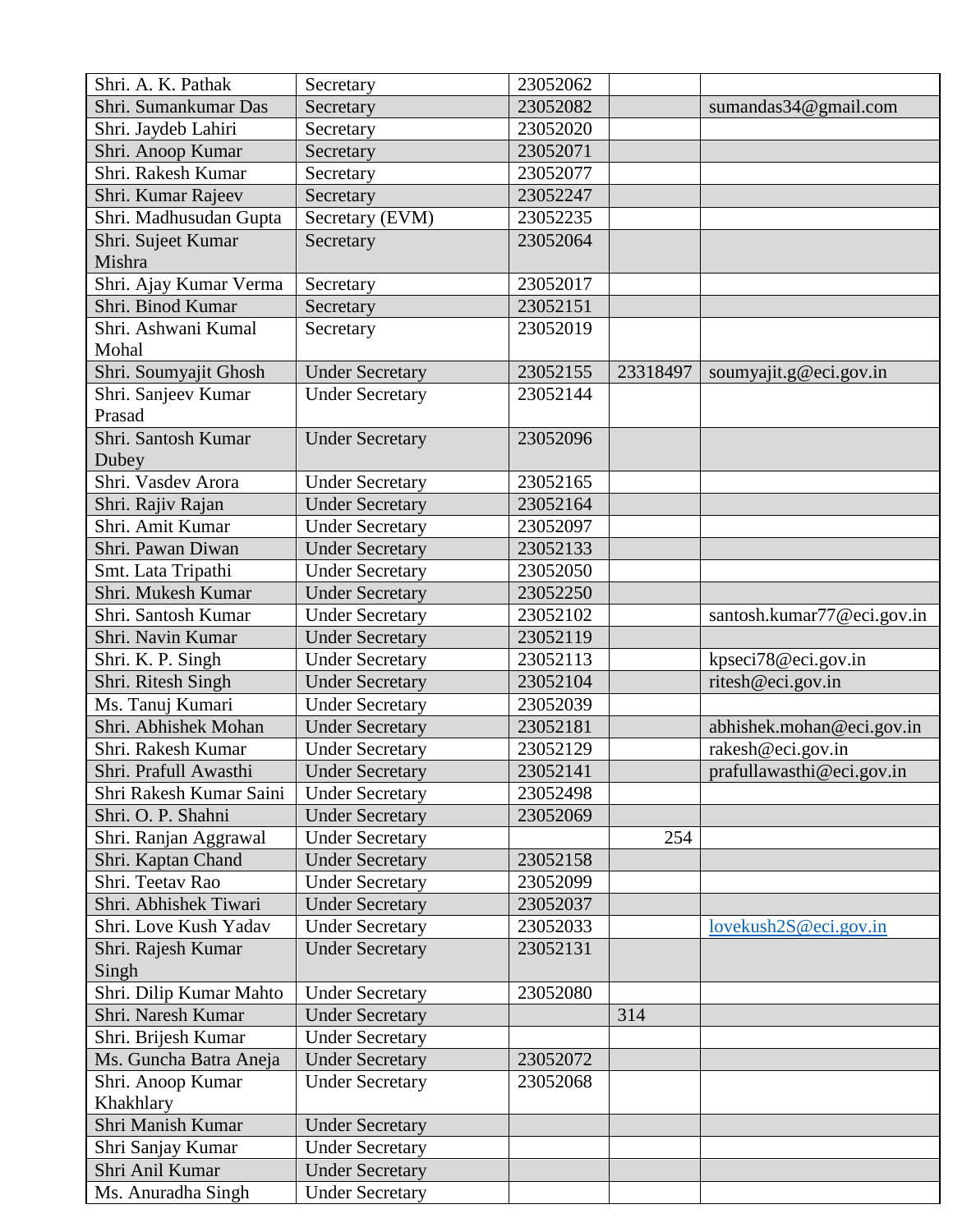| Ms. Deepmala         | <b>Under Secretary</b>      |          |     |                            |
|----------------------|-----------------------------|----------|-----|----------------------------|
| Ms. Jusmeet Kaur     | <b>Under Secretary</b>      |          |     |                            |
| Shri Mannalal Meena  | <b>Under Secretary</b>      |          |     |                            |
| Shri Chander Parkash | Pay & Accounts Officer      | 23052165 |     |                            |
| Shri Mukuesh Kumar   | <b>LIO</b>                  |          |     |                            |
| Shri Niranjan Kumar  | <b>Section Officer Zone</b> |          | 286 |                            |
| <b>Sharma</b>        | West II                     |          |     |                            |
| Sh. Rajesh Kumar     | <b>Section Officer</b>      |          |     |                            |
| Shri. Shambhu Dutt   | <b>Senior Fellow</b>        | 23052162 |     | sharma.sd48@gmail.com      |
| Sharma               |                             |          |     |                            |
| Dr. Noor Mohammed    | <b>Consultant IIIDEM</b>    | 23052085 |     | noorm7@gmail.com           |
| Sh. Vinod Kumar      | Consultant (I.C.)           | 23052003 |     | consultantic.eci@gmail.com |
| Sharma               |                             |          |     |                            |
| Dr. Aarti Aggarwal   | Sr. Consultant (SVEEP)      | 23052217 |     | aarti.eci@gmail.com        |
| Sh. Vipin Katara     | Consultant                  | 23052005 |     | vipinkatara@gmail.com      |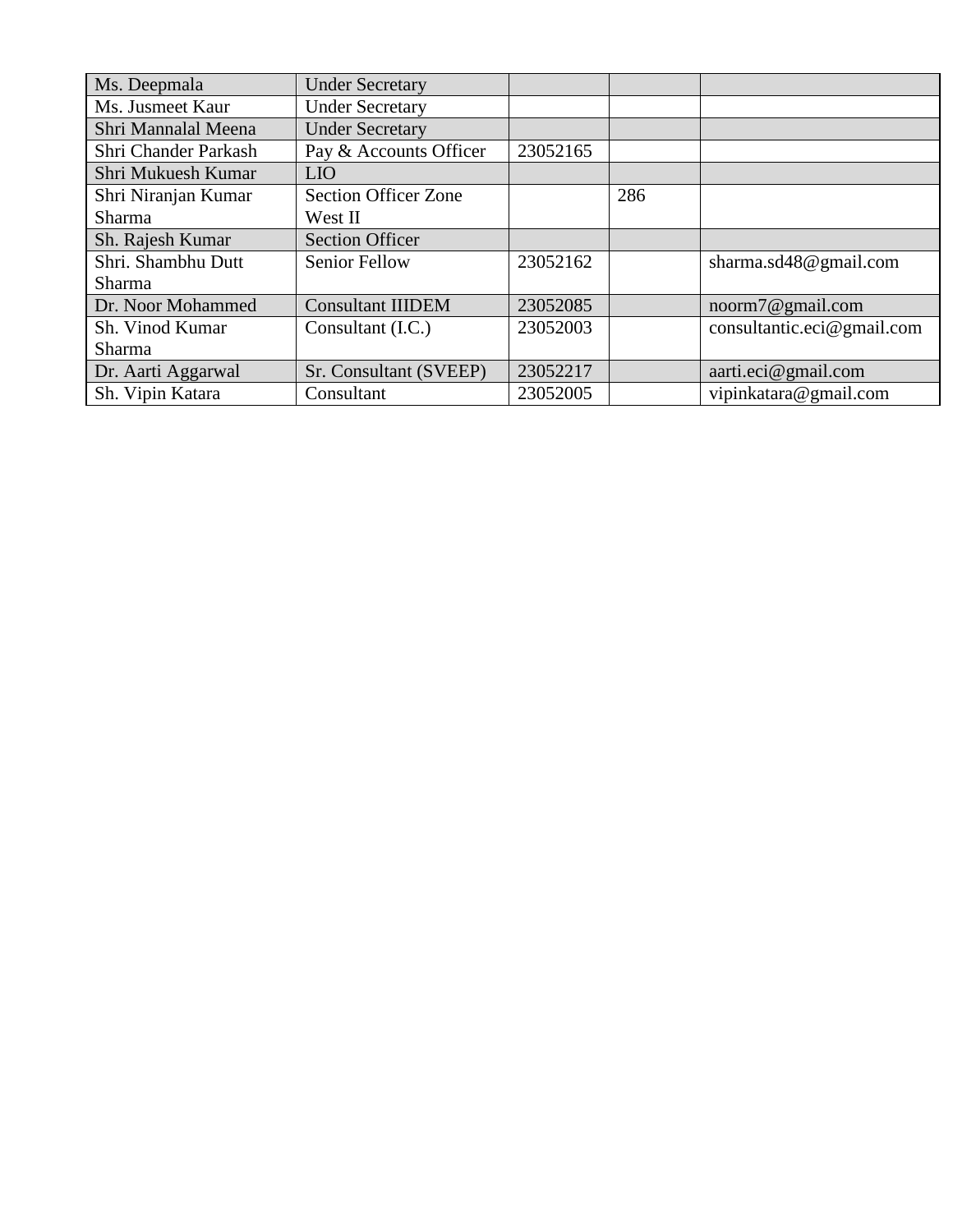## OFFICE OF THE CHIEF ELECTORAL OFFICER MAHARASHTRA STATE

| <b>Name</b>                                                        | <b>Office</b>         | <b>Office Ext</b> | <b>Email</b>               |
|--------------------------------------------------------------------|-----------------------|-------------------|----------------------------|
| Shri. Shrikant Deshpande,<br><b>ACS &amp; CEO</b>                  | 22029965/<br>22025037 | 3908              | ceo_maharashtra@eci.gov.in |
| Shri. Manohar Parkar,<br>Deputy Secretay & Jt. CEO                 | 22856667              | 3670              | ceo_maharashtra@eci.gov.in |
| Smt. S. S. Borkar<br>Under Secretary & Dy. CEO                     | 22026441              | 4305              | ceo_maharashtra@eci.gov.in |
| Shri. Sharad Dalvi,<br>Under Secretary & Dy. CEO                   | 22855948              | 3915              | ceo_maharashtra@eci.gov.in |
| Shri Abasaheb Kawale,<br><b>Under Secretary / Nodal</b><br>Officer | 22856664              |                   | ceo_maharashtra@eci.gov.in |
| Shri. G P Magdum<br>Under Secretary & Dy. CEO                      |                       |                   | ceo_maharashtra@eci.gov.in |
| Shri. G. S. Kadam,<br><b>Section Officer</b>                       | 22855948              | 3915              | ceo maharashtra@eci.gov.in |
| Shri. Sanjay Garudkar,<br><b>Section Officer</b>                   | 22025059              |                   | ceo_maharashtra@eci.gov.in |
| Shri. Manoj Nukte,<br><b>Section Officer</b>                       | 22026442              | 3925              | ceo_maharashtra@eci.gov.in |
| Shri Sambhaji Jadhav,<br><b>Section Officer</b>                    | 22856662              |                   | ceo_maharashtra@eci.gov.in |
| Shri Kiran Shardul,<br><b>Section Officer</b>                      | 22856662              |                   | ceo_maharashtra@eci.gov.in |
| Shri Khochare,<br><b>Section Officer</b>                           | 22835698              |                   | ceo_maharashtra@eci.gov.in |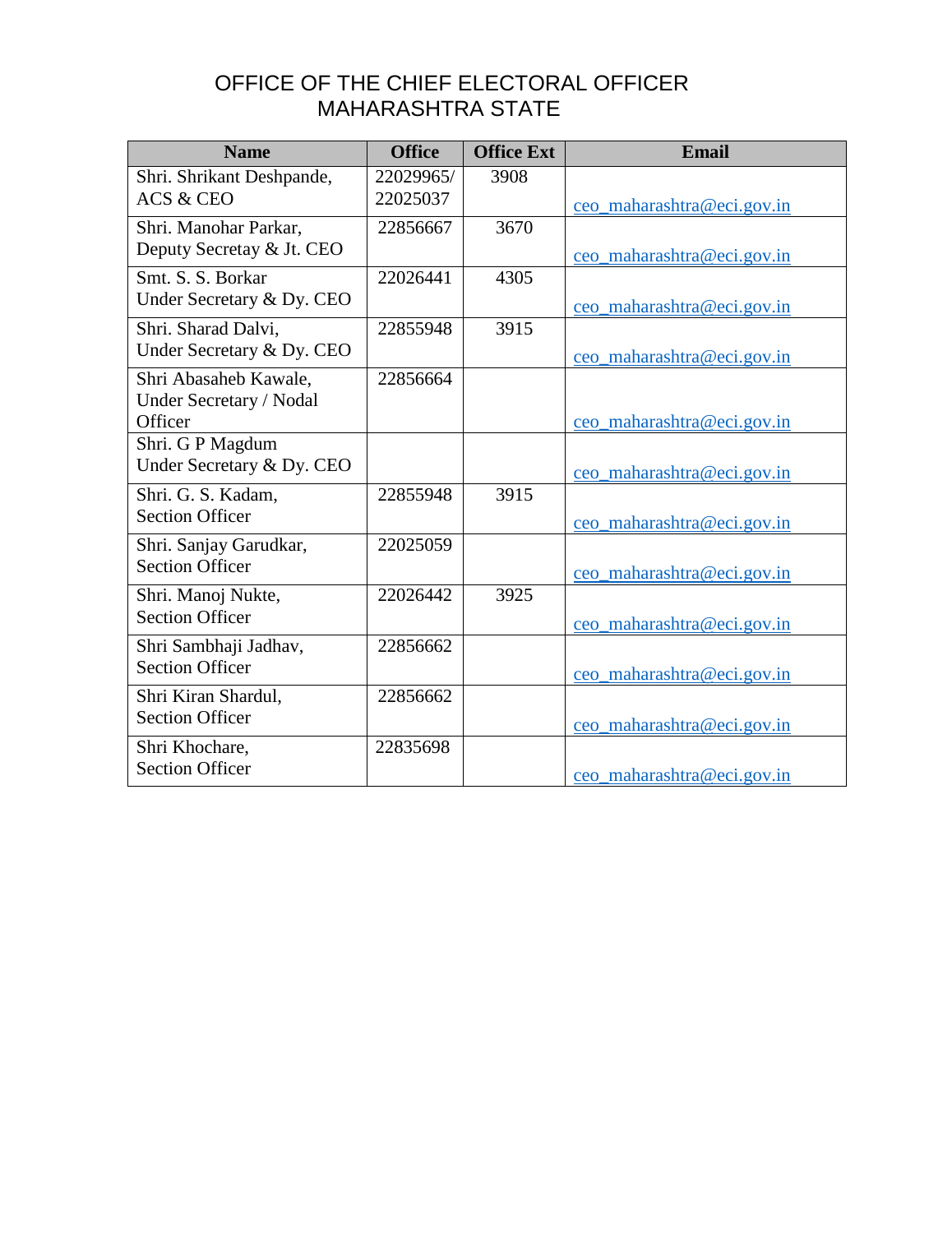| <b>Collectors &amp; DEO's</b>      |                                  |      |                       |          |                  |  |  |  |
|------------------------------------|----------------------------------|------|-----------------------|----------|------------------|--|--|--|
| <b>District</b>                    | <b>Name</b>                      | Code | <b>Office</b>         | Fax      | <b>Residence</b> |  |  |  |
| <b>Konkan Region</b>               |                                  |      |                       |          |                  |  |  |  |
| Mumbai City                        | Shri Rajiv                       | 22   | 22662440              | 22664232 |                  |  |  |  |
|                                    | Nivatkar                         |      |                       |          |                  |  |  |  |
| Mumbai                             | Smt. Nidhi                       | 22   | 26514742              | 26556805 |                  |  |  |  |
| Subarban                           | Chaudhari                        |      |                       |          |                  |  |  |  |
| Palghar                            | Dr. Manik Gursal                 | 2525 | $25311\overline{1}$   |          |                  |  |  |  |
| Raigad                             | Shri Manhindra<br>Kalyankar      | 2141 | 222001                | 222025   | 222002           |  |  |  |
| Ratnagiri                          | Shri B N Patil                   | 2352 | 222301                | 226250   |                  |  |  |  |
| Sindhudurg                         | Smt. K<br>Manjulekshmi           | 2362 | 228844                | 228856   | 229029           |  |  |  |
| Thane                              | Shri Rajesh<br>Narvekar          | 22   | 25344041              | 25349200 | 2539191          |  |  |  |
| <b>Pune Region</b>                 |                                  |      |                       |          |                  |  |  |  |
| Kolhapur                           | Shri Rahul<br>Rekhawar           | 231  | 2654811               | 2650501  |                  |  |  |  |
| Pune                               | Dr. Rajesh<br>Deshmukh           | 20   | 26114949/<br>26114800 | 26123938 |                  |  |  |  |
| Sangli                             | Shri. Abhijeet<br>Chaudhari      | 233  | 2602001               | 2326710  |                  |  |  |  |
| Satara                             | Shri Shekhar<br>Singh            | 2162 | 232750                | 230310   |                  |  |  |  |
| Solapur                            | Shri Milind<br>Shambharkar       | 217  | 2731000               | 2621120  | 2731024          |  |  |  |
| <b>Nashik Region</b>               |                                  |      |                       |          |                  |  |  |  |
| Ahmednagar                         | Shri Rajendra<br><b>Bhosale</b>  | 241  | 2345001               | 2322432  | 2345000          |  |  |  |
| Dhule                              | Shri Jalaj Sharma                | 2562 | 288701                | 288715   | 2288702          |  |  |  |
| Jalgaon                            | Shri Abhijeet<br>Raut            | 257  | 2220400               | 2220500  | 2260401          |  |  |  |
| Nandurbar                          | Smt Manisha<br>Khatri            | 2564 | 221001                | 222230   | 221002           |  |  |  |
| Nashik                             | Shri Suraj<br>Mandhare           | 253  | 2578500               | 2575703  | 2578600          |  |  |  |
| <b>Aurangabad</b><br><b>Region</b> |                                  |      |                       |          |                  |  |  |  |
| Aurangabad                         | Shri Sunil Chavan                | 240  | 2331200               | 2331100  | 233100           |  |  |  |
| <b>Beed</b>                        | Shri Radhabinod<br>Aribam Sharma | 2442 | 222201 /<br>222494    | 222011   |                  |  |  |  |
| Hingoli                            | Shri Jitendra<br>Papalkar        | 2456 | 221701                | 222400   | 220250           |  |  |  |
| Jalna                              | Shri Vijay<br>Rathod             | 2482 | 224700                | 225326   | 225701           |  |  |  |
| Latur                              | Shri Prithviraj<br>B.B.          | 2382 | 224001                | 242330   |                  |  |  |  |
| Nanded                             | Dr. Vipin Itankar                | 2462 | 237101                | 238500   | 253900           |  |  |  |
| Osmanabad                          | Shri Kaustubh<br>Divegaonkar     | 2472 | 224501                | 228018   |                  |  |  |  |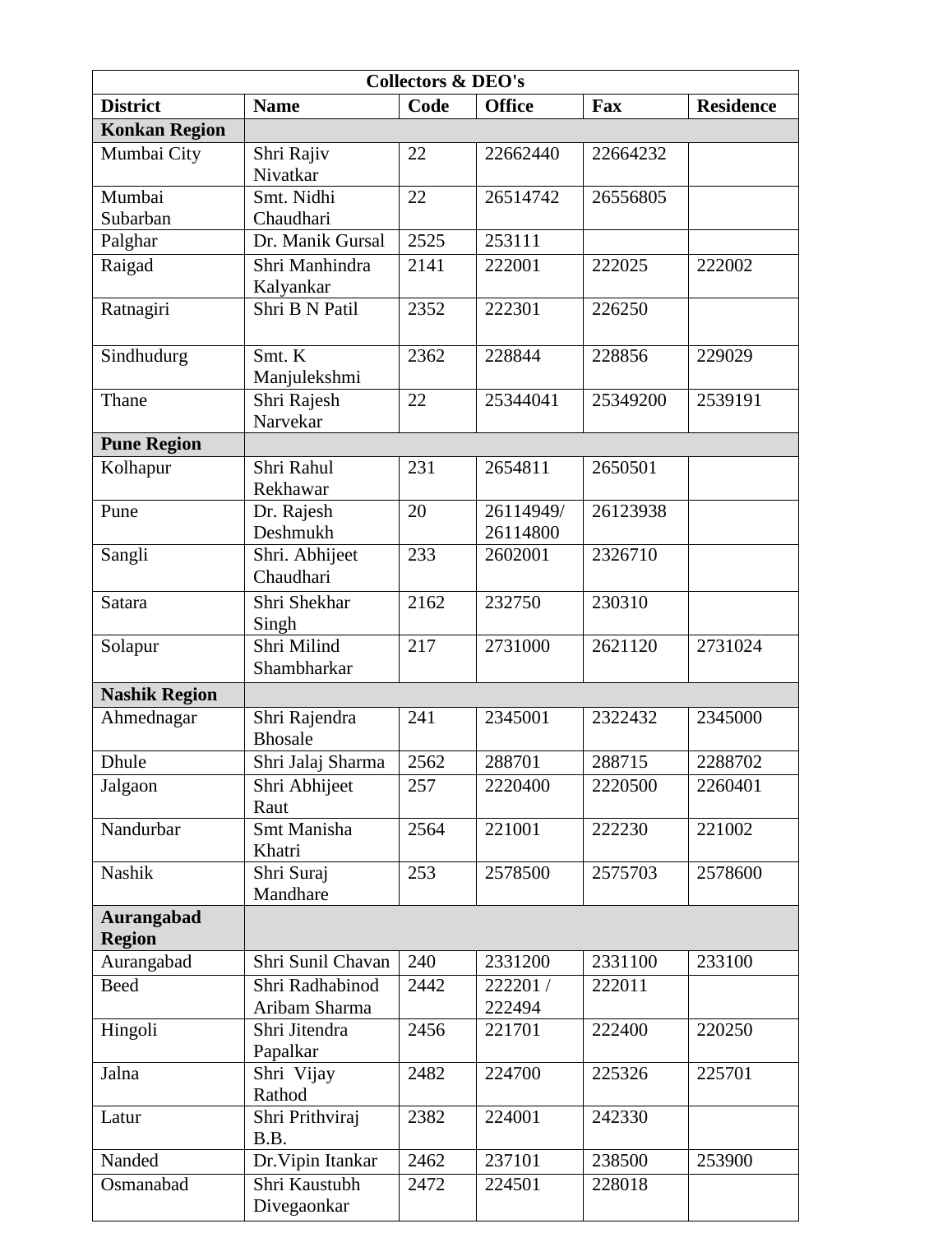| Parbhani                  | Smt. Aanchal<br>Goyal            | 2452 | 223555              | 223774  |            |
|---------------------------|----------------------------------|------|---------------------|---------|------------|
| Amravati<br><b>Region</b> |                                  |      |                     |         |            |
| Amravati                  | Smt. Pavneet<br>Kaur             | 721  | 2662522             | 2662843 | 2662112    |
| Akola                     | Smt Nima Arora                   | 724  | 2424442             | 2424443 | 241441     |
| Buldhana                  | Shri S<br>Rammoorthi             | 7262 | 242307              | 242289  | 7768866060 |
| Washim                    | Shri<br>Shanmugrajan S           | 7252 | 233400              | 232858  | 233401     |
| Yavatmal                  | Shri Amol Yedge                  | 7232 | 242501              | 242211  |            |
| <b>Nagpur Region</b>      |                                  |      |                     |         |            |
|                           |                                  |      |                     |         |            |
| Nagpur                    | Smt. Vimala R.                   | 712  | 2564973/<br>2541511 | 2560543 | 2525925    |
| Wardha                    | <b>Smt Prerna</b><br>Deshbhratar | 7152 | 240102              | 240533  | 240101     |
| <b>Bhandara</b>           | Shri Sandeep<br>Kadam            | 7184 | 254555/<br>254777   | 252312  | 254666     |
| Chandrapur                | Shri Ajay<br>Gulhane             | 7172 | 255300              | 255500  | 2255500    |
| Gadchiroli                | Shri Sanjay<br>Meena             | 7132 | 222001              | 222022  | 222002     |